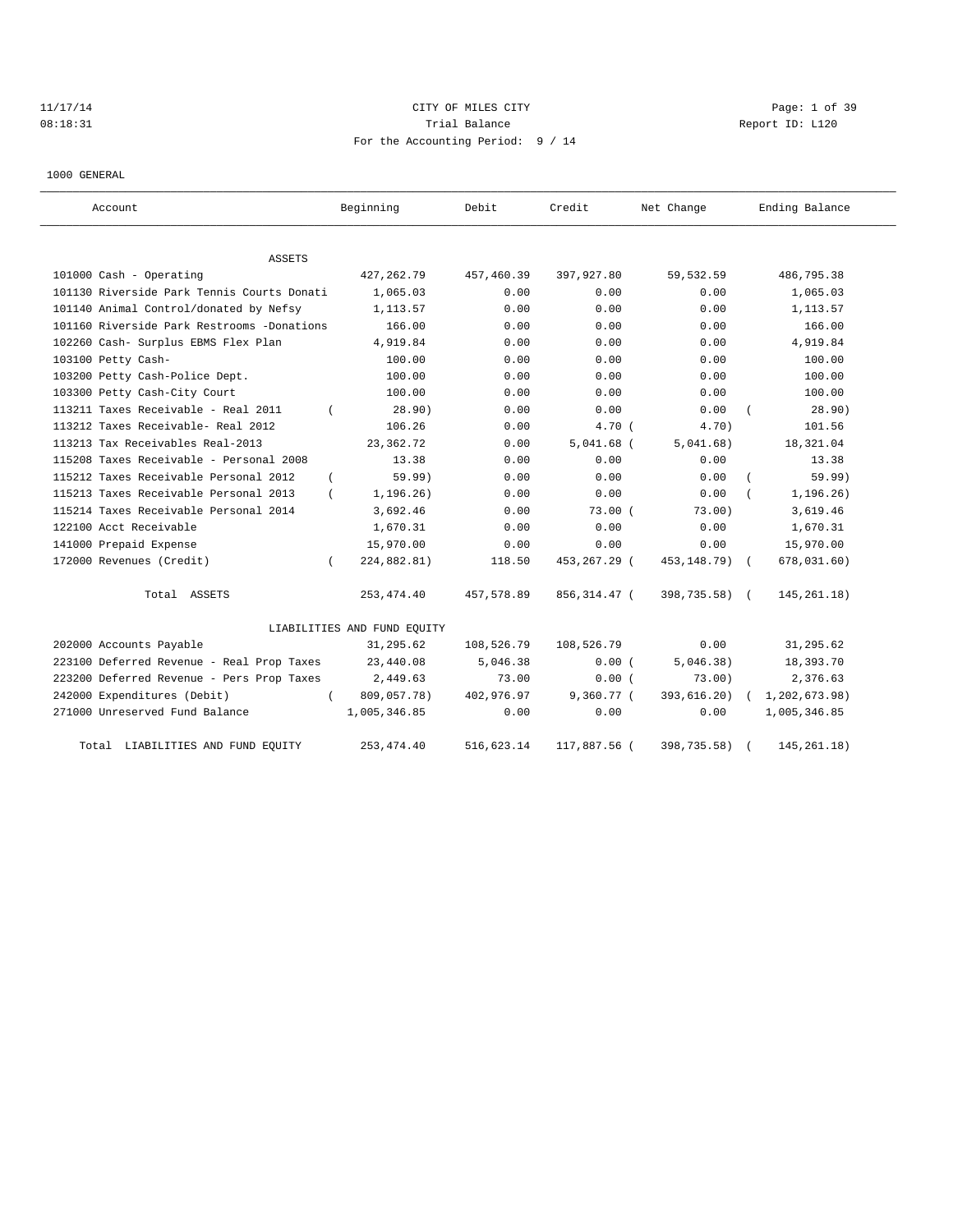## 11/17/14 CITY OF MILES CITY Page: 2 of 39 08:18:31 Trial Balance Report ID: L120 For the Accounting Period: 9 / 14

### 2220 LIBRARY

| Account                                    | Beginning                   | Debit     | Credit      | Net Change   | Ending Balance |
|--------------------------------------------|-----------------------------|-----------|-------------|--------------|----------------|
|                                            |                             |           |             |              |                |
| ASSETS                                     |                             |           |             |              |                |
| 101000 Cash - Operating                    | 8,436.45                    | 24,325.30 | 26,013.26 ( | 1,687.96)    | 6,748.49       |
| 101032 Cash- Library Board of Trustees Mul | 15,973.08                   | 1,459.67  | 0.00        | 1,459.67     | 17,432.75      |
| 103000 Petty Cash                          | 75.00                       | 0.00      | 0.00        | 0.00         | 75.00          |
| 172000 Revenues (Credit)                   | 48,542.15)                  | 0.00      | 25,784.97 ( | 25,784.97) ( | 74,327.12)     |
| Total ASSETS                               | 24,057.62)                  | 25,784.97 | 51,798.23 ( | 26,013.26) ( | 50,070.88)     |
|                                            | LIABILITIES AND FUND EQUITY |           |             |              |                |
| 202000 Accounts Payable                    | 0.00                        | 2,315.62  | 2,315.62    | 0.00         | 0.00           |
| 242000 Expenditures (Debit)                | 58,267.97)                  | 26,013.26 | 0.00(       | 26,013.26) ( | 84, 281. 23)   |
| 271000 Unreserved Fund Balance             | 34, 210.35                  | 0.00      | 0.00        | 0.00         | 34, 210.35     |
| Total LIABILITIES AND FUND EQUITY          | 24,057.62)                  | 28,328.88 | 2,315.62 (  | 26,013.26) ( | 50,070.88)     |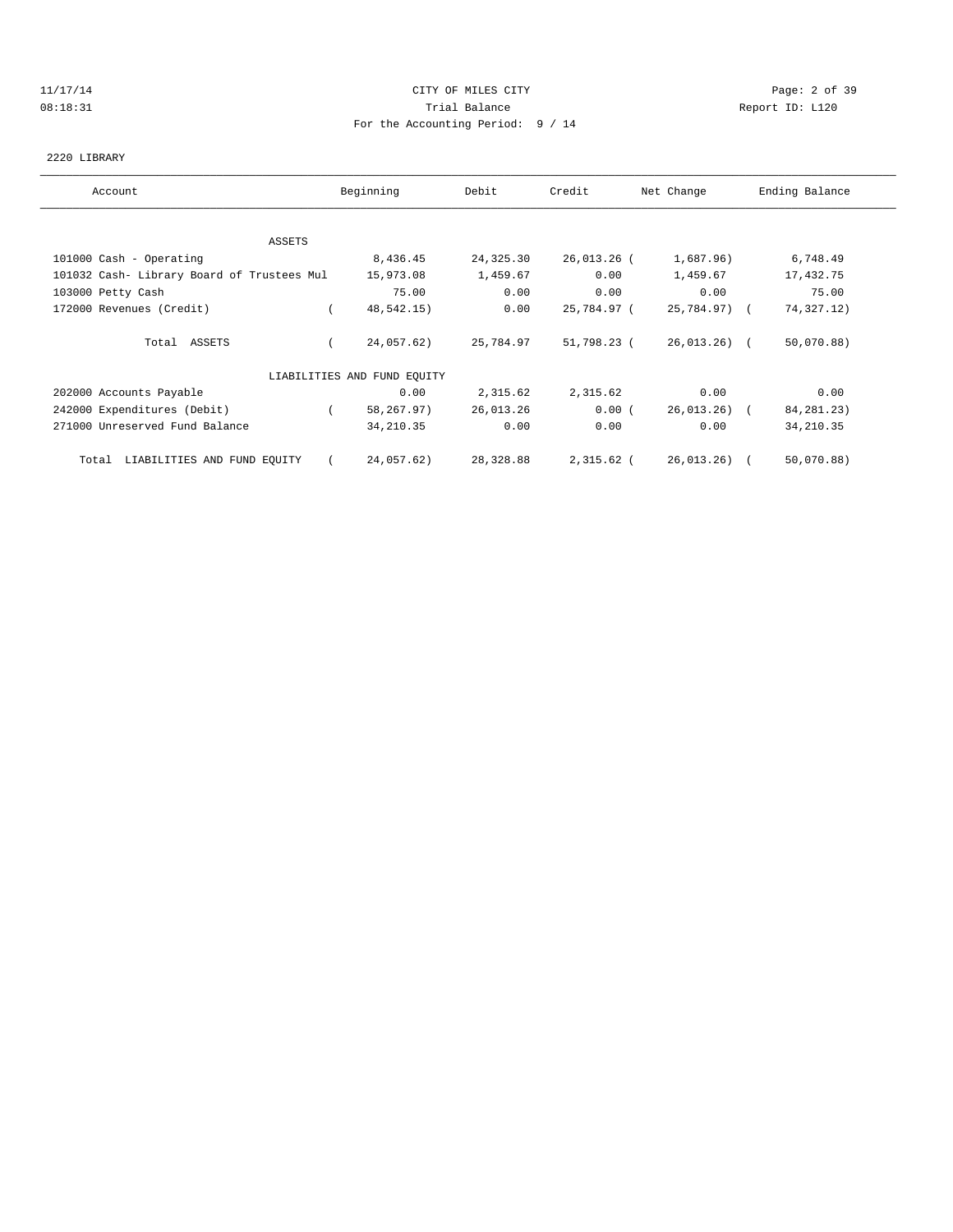# 11/17/14 CITY OF MILES CITY Page: 3 of 39 08:18:31 Trial Balance Report ID: L120 For the Accounting Period: 9 / 14

#### 2260 EMERGENCY DISASTER

| Account                                   | Beginning |                             | Debit | Credit   | Net Change         | Ending Balance |
|-------------------------------------------|-----------|-----------------------------|-------|----------|--------------------|----------------|
|                                           |           |                             |       |          |                    |                |
| ASSETS                                    |           |                             |       |          |                    |                |
| 101000 Cash - Operating                   |           | 8.27                        | 2.99  | 0.00     | 2.99               | 11.26          |
| 113211 Taxes Receivable - Real 2011       |           | 3.46                        | 0.00  | 0.00     | 0.00               | 3.46           |
| 172000 Revenues (Credit)                  |           | 8.27)                       | 0.00  | $2.99$ ( | 2.99<br>$\sqrt{2}$ | 11.26)         |
| Total ASSETS                              |           | 3.46                        | 2.99  | 2.99     | 0.00               | 3.46           |
|                                           |           | LIABILITIES AND FUND EQUITY |       |          |                    |                |
| 223100 Deferred Revenue - Real Prop Taxes |           | 3.46                        | 0.00  | 0.00     | 0.00               | 3.46           |
| LIABILITIES AND FUND EQUITY<br>Total      |           | 3.46                        | 0.00  | 0.00     | 0.00               | 3.46           |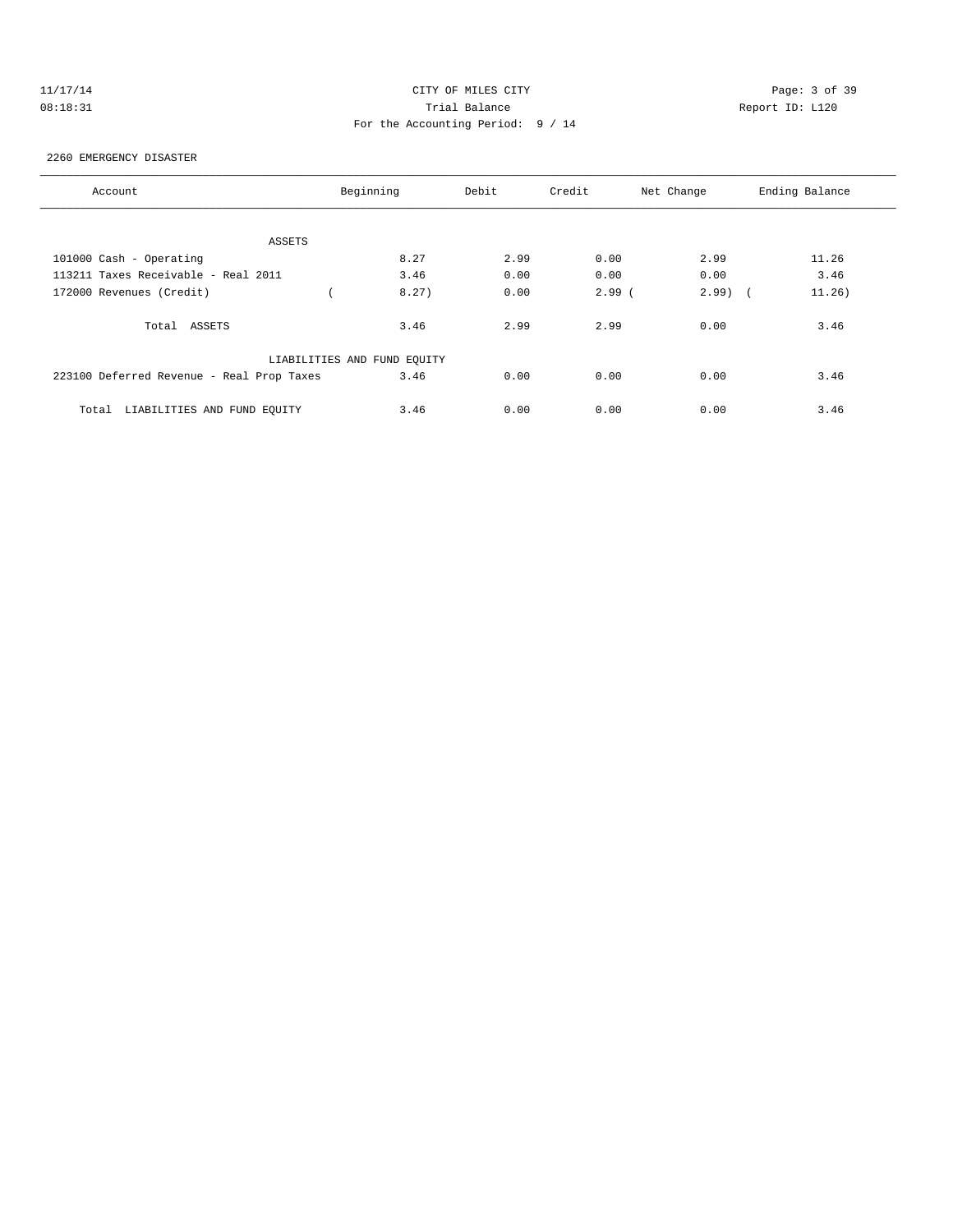## 11/17/14 CITY OF MILES CITY Page: 4 of 39 08:18:31 Trial Balance Report ID: L120 For the Accounting Period: 9 / 14

#### 2270 Health

| Account                              | Beginning |                             | Debit    | Credit       | Net Change | Ending Balance           |  |
|--------------------------------------|-----------|-----------------------------|----------|--------------|------------|--------------------------|--|
|                                      |           |                             |          |              |            |                          |  |
|                                      | ASSETS    |                             |          |              |            |                          |  |
| 101000 Cash - Operating              |           | 17,277.47                   | 2,750.00 | $5,500.96$ ( | 2,750.96)  | 14,526.51                |  |
| 172000 Revenues (Credit)             |           | 13,784.50)                  | 0.00     | 0.00         | 0.00       | 13,784.50)               |  |
| ASSETS<br>Total                      |           | 3,492.97                    | 2,750.00 | $5,500.96$ ( | 2,750.96)  | 742.01                   |  |
|                                      |           | LIABILITIES AND FUND EQUITY |          |              |            |                          |  |
| 202000 Accounts Payable              |           | 0.00                        | 5,500.00 | 5,500.00     | 0.00       | 0.00                     |  |
| 242000 Expenditures (Debit)          |           | 8,251.92)                   | 2,750.96 | 0.00(        | 2,750.96)  | 11,002.88)<br>$\sqrt{2}$ |  |
| 271000 Unreserved Fund Balance       |           | 11,744.89                   | 0.00     | 0.00         | 0.00       | 11,744.89                |  |
| LIABILITIES AND FUND EQUITY<br>Total |           | 3,492.97                    | 8,250.96 | $5,500.00$ ( | 2,750.96)  | 742.01                   |  |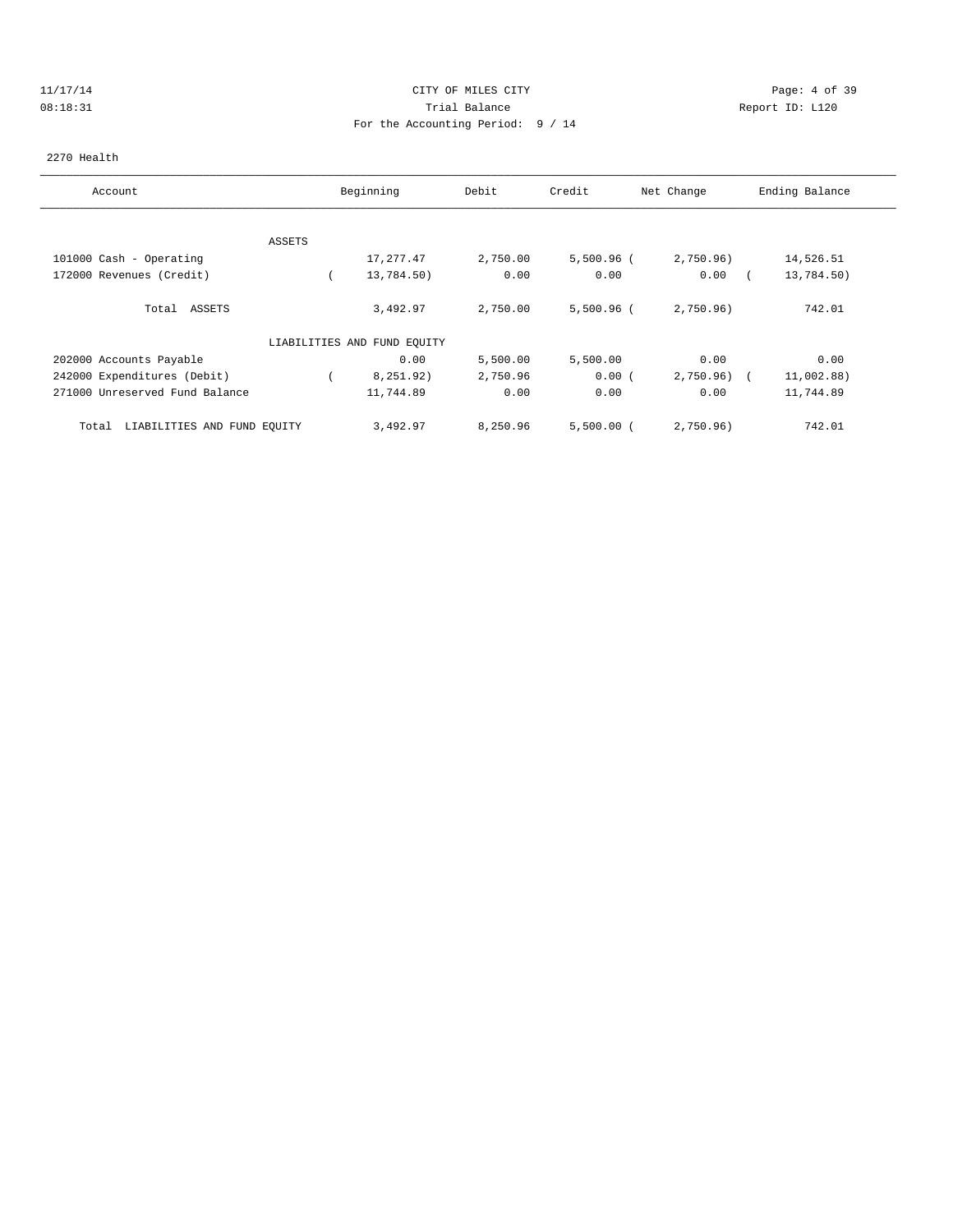| 11/17/14 | CITY OF MILES CITY                | Page: 5 of 39   |
|----------|-----------------------------------|-----------------|
| 08:18:31 | Trial Balance                     | Report ID: L120 |
|          | For the Accounting Period: 9 / 14 |                 |

2350 Local Government/Study Commission

| Account                              |        | Beginning                   | Debit | Credit | Net Change | Ending Balance |
|--------------------------------------|--------|-----------------------------|-------|--------|------------|----------------|
|                                      | ASSETS |                             |       |        |            |                |
| 101000 Cash - Operating              |        | 175.45)                     | 0.00  | 0.00   | 0.00       | 175.45)        |
| ASSETS<br>Total                      |        | 175.45)                     | 0.00  | 0.00   | 0.00       | 175.45)        |
|                                      |        | LIABILITIES AND FUND EQUITY |       |        |            |                |
| 242000 Expenditures (Debit)          |        | 175.45)                     | 0.00  | 0.00   | 0.00       | 175.45)        |
| LIABILITIES AND FUND EQUITY<br>Total |        | 175.45)                     | 0.00  | 0.00   | 0.00       | 175.45)        |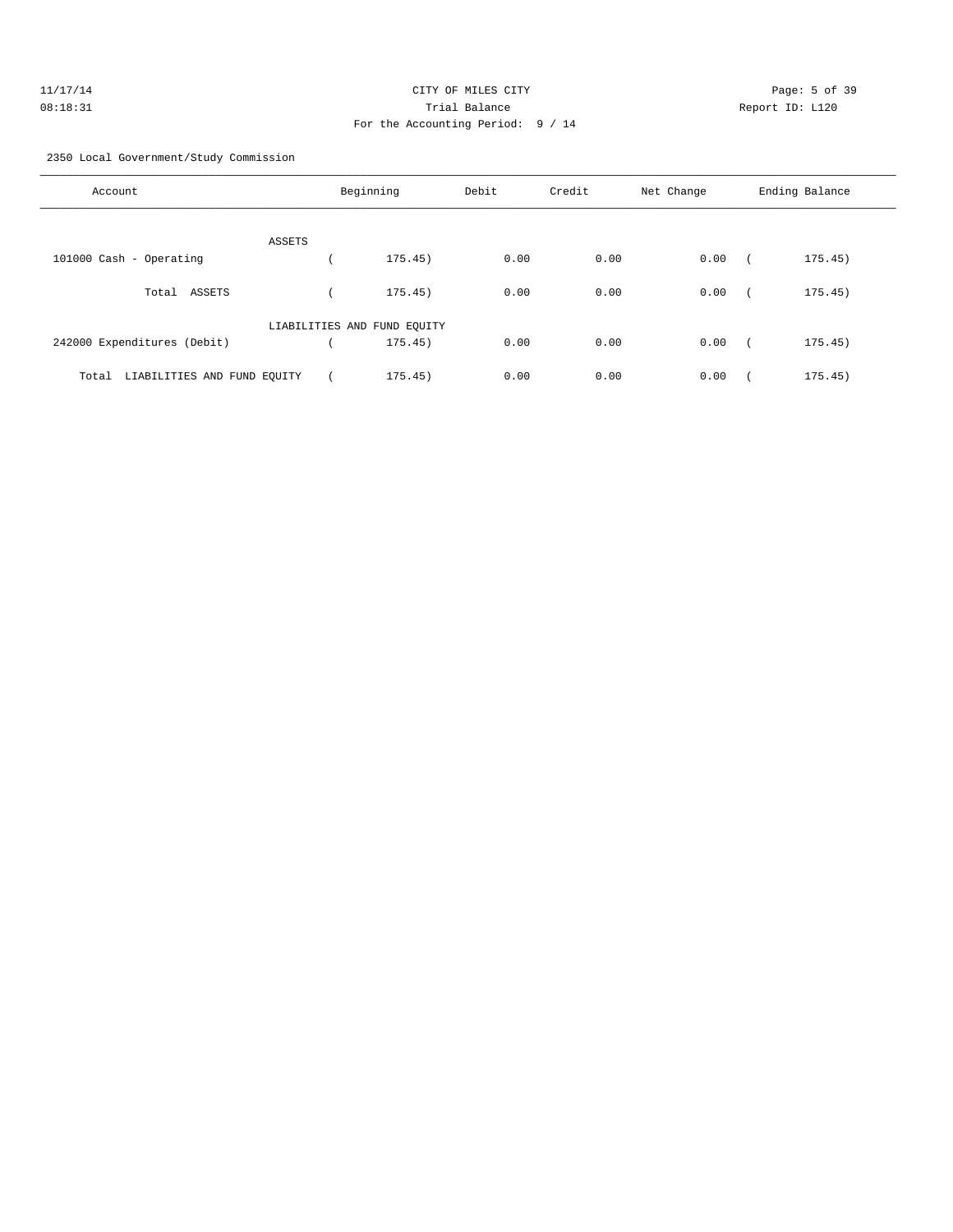## 11/17/14 CITY OF MILES CITY Page: 6 of 39 08:18:31 Trial Balance Report ID: L120 For the Accounting Period: 9 / 14

2372 Permissive Medical Levy

| Account                                   | Beginning |                             | Debit  | Credit       | Net Change   | Ending Balance |            |
|-------------------------------------------|-----------|-----------------------------|--------|--------------|--------------|----------------|------------|
|                                           |           |                             |        |              |              |                |            |
| <b>ASSETS</b>                             |           |                             |        |              |              |                |            |
| 101000 Cash - Operating                   |           | 5,968.88                    | 517.20 | 0.00         | 517.20       |                | 6,486.08   |
| 113211 Taxes Receivable - Real 2011       |           | 5.80)                       | 0.00   | 0.00         | 0.00         |                | 5.80)      |
| 113212 Taxes Receivable- Real 2012        |           | 10.58                       | 0.00   | $0.47$ (     | 0.47)        |                | 10.11      |
| 113213 Tax Receivables Real-2013          |           | 2,312.50                    | 0.00   | 499.03 (     | 499.03)      |                | 1,813.47   |
| 115212 Taxes Receivable Personal 2012     |           | 0.01                        | 0.00   | 0.00         | 0.00         |                | 0.01       |
| 115213 Taxes Receivable Personal 2013     |           | 0.01                        | 0.00   | 0.00         | 0.00         |                | 0.01       |
| 115214 Taxes Receivable Personal 2014     |           | 365.48                      | 0.00   | 7.23(        | 7.23)        |                | 358.25     |
| 172000 Revenues (Credit)                  |           | 1,587.98)                   | 0.00   | $517.20$ (   | $517.20$ ) ( |                | 2, 105.18) |
| Total ASSETS                              |           | 7,063.68                    | 517.20 | $1,023.93$ ( | 506.73)      |                | 6,556.95   |
|                                           |           | LIABILITIES AND FUND EQUITY |        |              |              |                |            |
| 223100 Deferred Revenue - Real Prop Taxes |           | 2,317.25                    | 499.50 | 0.00(        | 499.50)      |                | 1,817.75   |
| 223200 Deferred Revenue - Pers Prop Taxes |           | 362.90                      | 7.23   | 0.00(        | 7.23)        |                | 355.67     |
| 271000 Unreserved Fund Balance            |           | 4,383.53                    | 0.00   | 0.00         | 0.00         |                | 4,383.53   |
| LIABILITIES AND FUND EQUITY<br>Total      |           | 7,063.68                    | 506.73 | 0.00(        | 506.73)      |                | 6,556.95   |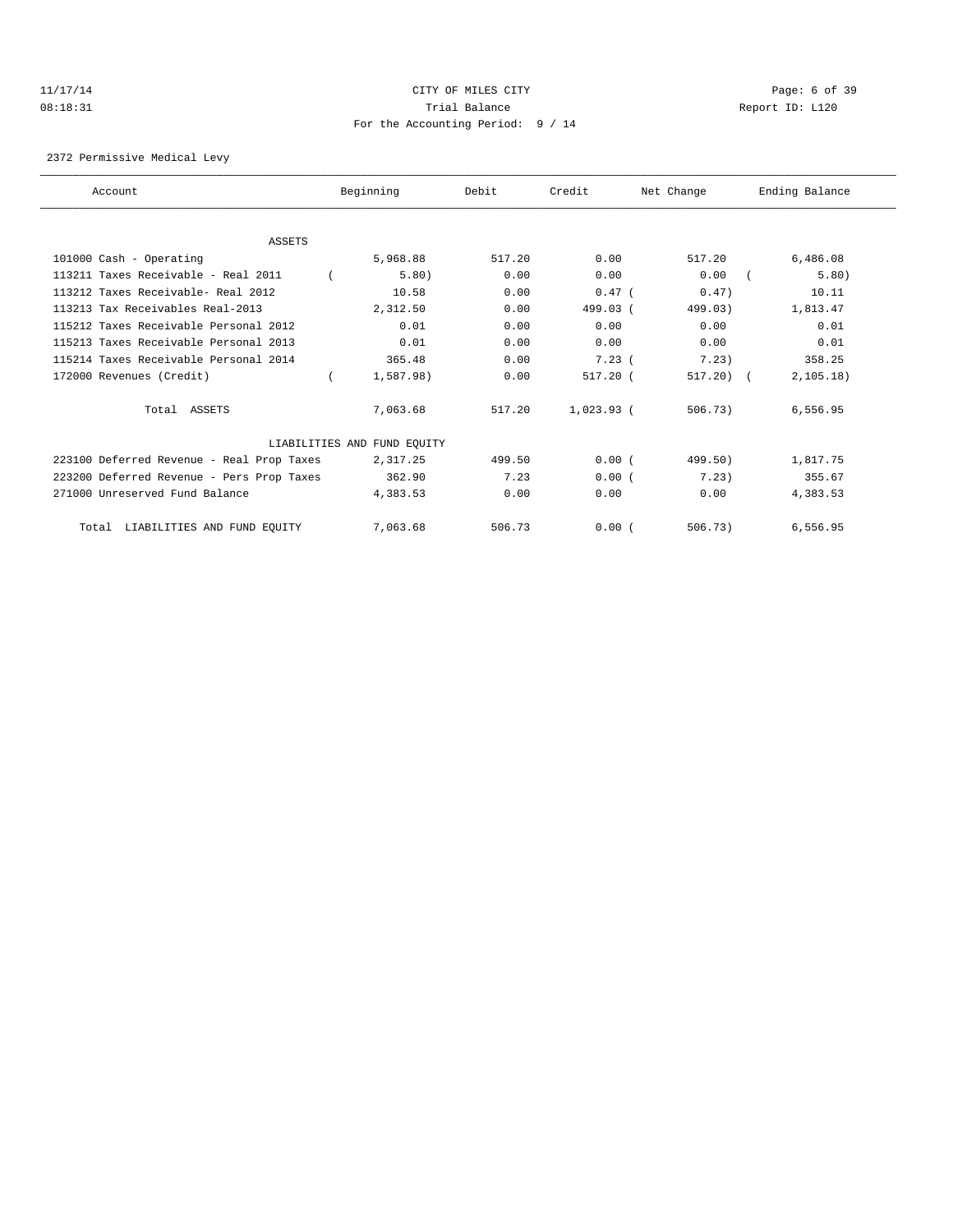# 11/17/14 CITY OF MILES CITY Page: 7 of 39 08:18:31 Trial Balance Report ID: L120 For the Accounting Period: 9 / 14

2394 BUILDING CODE ENFORCEMENT

| Account                              |        | Beginning<br>Debit          |           | Credit<br>Net Change |              | Ending Balance |
|--------------------------------------|--------|-----------------------------|-----------|----------------------|--------------|----------------|
|                                      |        |                             |           |                      |              |                |
|                                      | ASSETS |                             |           |                      |              |                |
| 101000 Cash - Operating              |        | 111,160.98                  | 5,714.18  | 5,183.49             | 530.69       | 111,691.67     |
| 172000 Revenues (Credit)             |        | 6, 254.15)                  | 69.00     | $5,714.18$ (         | $5,645.18$ ( | 11,899.33)     |
| Total ASSETS                         |        | 104,906.83                  | 5,783.18  | 10,897.67 (          | 5, 114.49)   | 99,792.34      |
|                                      |        | LIABILITIES AND FUND EOUITY |           |                      |              |                |
| 202000 Accounts Payable              |        | 0.00                        | 3,764.04  | 3,764.04             | 0.00         | 0.00           |
| 242000 Expenditures (Debit)          |        | 13,444.91)                  | 5, 114.49 | 0.00(                | $5,114.49$ ( | 18,559.40)     |
| 271000 Unreserved Fund Balance       |        | 118, 351.74                 | 0.00      | 0.00                 | 0.00         | 118,351.74     |
| LIABILITIES AND FUND EQUITY<br>Total |        | 104,906.83                  | 8,878.53  | $3,764.04$ (         | 5, 114.49)   | 99,792.34      |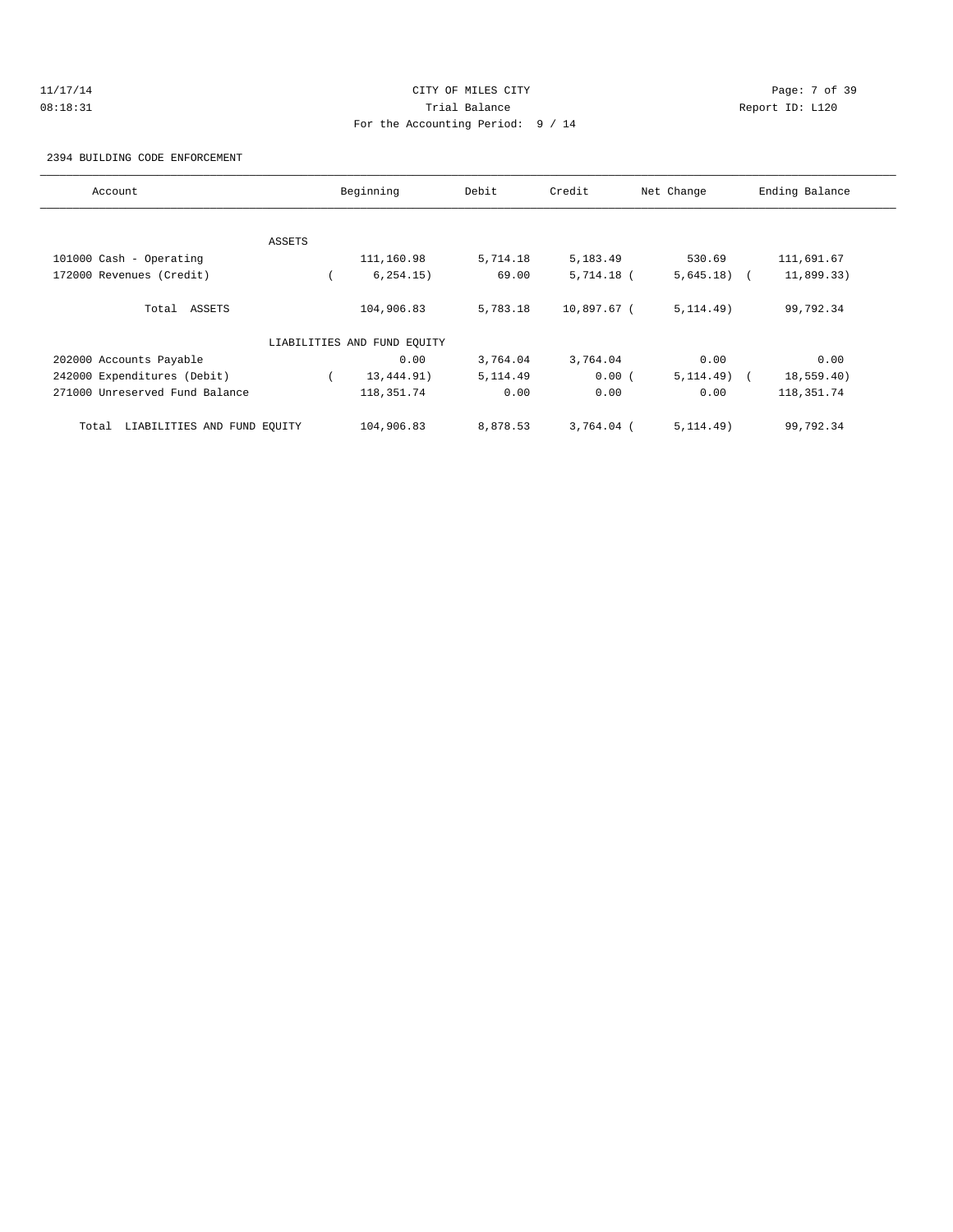## 11/17/14 CITY OF MILES CITY Page: 8 of 39 08:18:31 Trial Balance Report ID: L120 For the Accounting Period: 9 / 14

2400 LTG M D#165-(Gen City)

| Account                                    | Beginning                   | Debit     | Credit      | Net Change   | Ending Balance |  |
|--------------------------------------------|-----------------------------|-----------|-------------|--------------|----------------|--|
|                                            |                             |           |             |              |                |  |
| <b>ASSETS</b>                              |                             |           |             |              |                |  |
| 101000 Cash - Operating                    | 33,691.77                   | 985.52    | 14,380.80 ( | 13,395.28)   | 20,296.49      |  |
| 118080 Special Assessments Receivable 2008 | 45.01                       | 0.00      | 0.00        | 0.00         | 45.01          |  |
| 118090 Special Assessment Receivable 2009  | 118.67                      | 0.00      | 0.00        | 0.00         | 118.67         |  |
| 118100 Special Assessments Receivable 2010 | 97.74                       | 0.00      | 0.00        | 0.00         | 97.74          |  |
| 118110 Special Assessments Receivable 2011 | 124.74                      | 0.00      | 0.00        | 0.00         | 124.74         |  |
| 118120 Special Assessments Receivable 2012 | 162.46                      | 0.00      | $37.78$ (   | 37.78        | 124.68         |  |
| 118130 Special Assessments Receivable 2013 | 4,495.58                    | 0.00      | 887.04 (    | 887.04)      | 3,608.54       |  |
| 172000 Revenues (Credit)                   | 2,850.65                    | 0.00      | 985.52 (    | $985.52$ (   | 3,836.17)      |  |
| Total ASSETS                               | 35,885.32                   | 985.52    | 16,291.14 ( | 15,305.62)   | 20,579.70      |  |
|                                            | LIABILITIES AND FUND EOUITY |           |             |              |                |  |
| 202000 Accounts Payable                    | 0.00                        | 14,380.80 | 14,380.80   | 0.00         | 0.00           |  |
| 223000 Deferred Revenue/Uncollected Taxes  | 5,045.56                    | 924.82    | 0.00(       | 924.82)      | 4,120.74       |  |
| 242000 Expenditures (Debit)                | 14,565.44)                  | 14,380.80 | 0.00(       | 14,380.80) ( | 28,946.24)     |  |
| 271000 Unreserved Fund Balance             | 45,405.20                   | 0.00      | 0.00        | 0.00         | 45,405.20      |  |
| Total LIABILITIES AND FUND EQUITY          | 35,885.32                   | 29,686.42 | 14,380.80 ( | 15,305.62)   | 20,579.70      |  |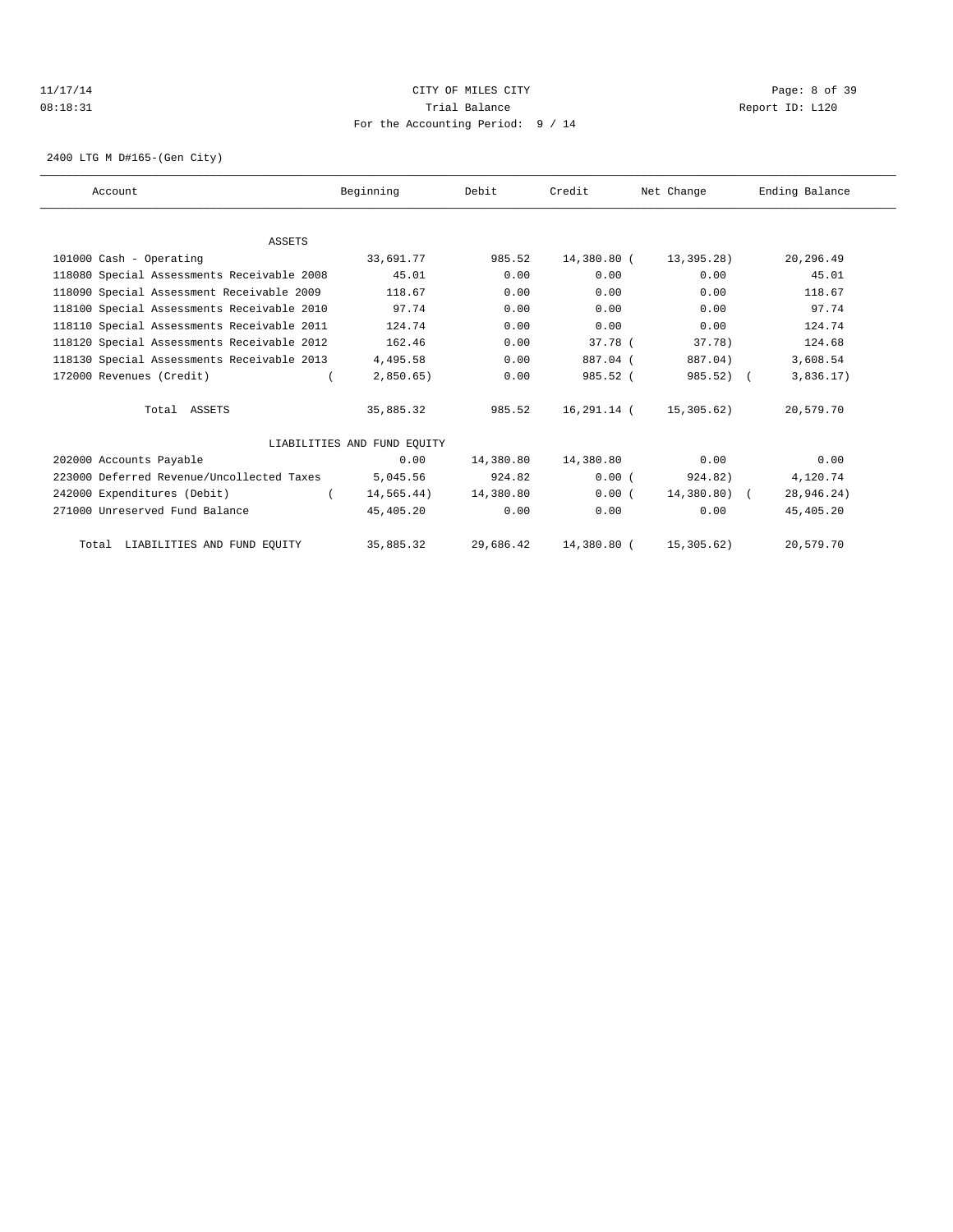## 11/17/14 CITY OF MILES CITY Page: 9 of 39 08:18:31 Trial Balance Report ID: L120 For the Accounting Period: 9 / 14

2420 LTG M D#167-(MilesAddn Etc)

| Account                                     | Beginning                   | Debit    | Credit       | Net Change | Ending Balance |
|---------------------------------------------|-----------------------------|----------|--------------|------------|----------------|
|                                             |                             |          |              |            |                |
| <b>ASSETS</b>                               |                             |          |              |            |                |
| 101000 Cash - Operating                     | 4,568.69                    | 195.87   | $2,498.64$ ( | 2,302.77)  | 2,265.92       |
| 118090 Special Assessment Receivable 2009 ( | 0.06)                       | 0.00     | 0.00         | 0.00       | 0.06)          |
| 118130 Special Assessments Receivable 2013  | 925.56                      | 0.00     | 184.61 (     | 184.61)    | 740.95         |
| 172000 Revenues (Credit)                    | 665.15)                     | 0.00     | 195.87 (     | $195.87$ ( | 861.02)        |
| Total ASSETS                                | 4,829.04                    | 195.87   | 2,879.12 (   | 2,683.25)  | 2,145.79       |
|                                             | LIABILITIES AND FUND EQUITY |          |              |            |                |
| 202000 Accounts Payable                     | 0.00                        | 2,498.64 | 2,498.64     | 0.00       | 0.00           |
| 223000 Deferred Revenue/Uncollected Taxes   | 925.50                      | 184.61   | 0.00(        | 184.61)    | 740.89         |
| 242000 Expenditures (Debit)                 | 5,953.18)                   | 2,498.64 | 0.00(        | 2,498.64)  | 8,451.82)      |
| 271000 Unreserved Fund Balance              | 9,856.72                    | 0.00     | 0.00         | 0.00       | 9,856.72       |
| LIABILITIES AND FUND EQUITY<br>Total        | 4,829.04                    | 5,181.89 | 2,498.64 (   | 2,683.25   | 2,145.79       |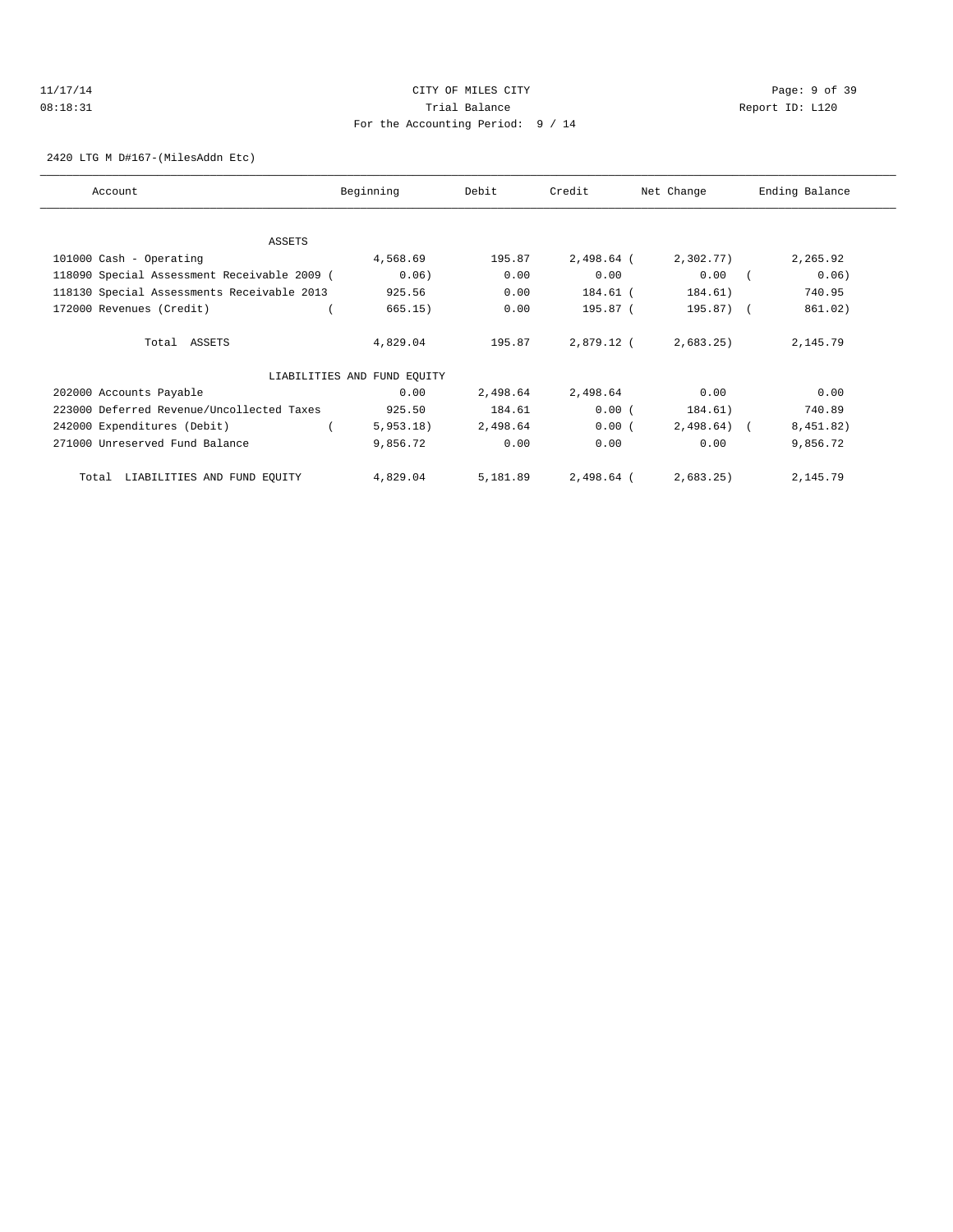## 11/17/14 Page: 10 of 39 08:18:31 Trial Balance Report ID: L120 For the Accounting Period: 9 / 14

2430 LTG M D#171-(Balsam Est)

| Account                              | Beginning                   | Debit  | Credit     | Net Change  | Ending Balance |
|--------------------------------------|-----------------------------|--------|------------|-------------|----------------|
|                                      |                             |        |            |             |                |
| ASSETS                               |                             |        |            |             |                |
| 101000 Cash - Operating              | 48.81)                      | 0.00   | $128.83$ ( | $128.83)$ ( | 177.64)        |
| 172000 Revenues (Credit)             | 53.00)                      | 0.00   | 0.00       | 0.00        | 53.00)         |
| ASSETS<br>Total                      | 101.81)                     | 0.00   | $128.83$ ( | $128.83)$ ( | 230.64)        |
|                                      | LIABILITIES AND FUND EQUITY |        |            |             |                |
| 202000 Accounts Payable              | 0.00                        | 128.83 | 128.83     | 0.00        | 0.00           |
| 242000 Expenditures (Debit)          | 1, 255.10)                  | 128.83 | 0.00(      | 128.83)     | 1,383.93)      |
| 271000 Unreserved Fund Balance       | 1,153.29                    | 0.00   | 0.00       | 0.00        | 1,153.29       |
| LIABILITIES AND FUND EQUITY<br>Total | 101.81)                     | 257.66 | $128.83$ ( | 128.83)     | 230.64)        |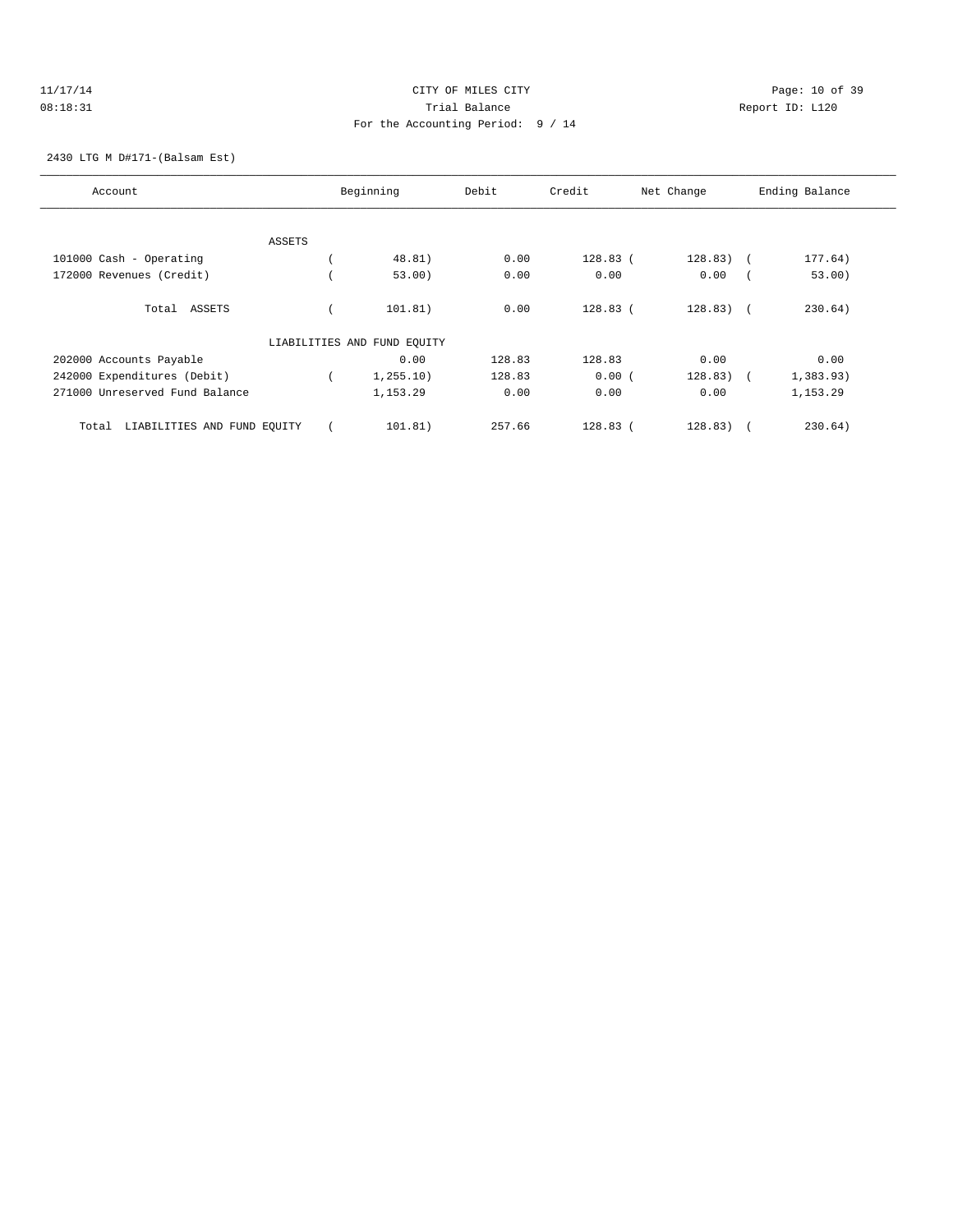## 11/17/14 Page: 11 of 39 08:18:31 Trial Balance Report ID: L120 For the Accounting Period: 9 / 14

2440 LTG M D#172-(Main Str)

| Account                                    | Beginning                   | Debit    | Credit<br>Net Change |              | Ending Balance |
|--------------------------------------------|-----------------------------|----------|----------------------|--------------|----------------|
|                                            |                             |          |                      |              |                |
| ASSETS                                     |                             |          |                      |              |                |
| 101000 Cash - Operating                    | 149.20)                     | 0.00     | 1,172.81 (           | 1,172.81)    | 1,322.01)      |
| 118090 Special Assessment Receivable 2009  | 0.01                        | 0.00     | 0.00                 | 0.00         | 0.01           |
| 118130 Special Assessments Receivable 2013 | 200.37                      | 0.00     | 0.00                 | 0.00         | 200.37         |
| 172000 Revenues (Credit)                   | 173.85)                     | 0.00     | 0.00                 | 0.00         | 173.85)        |
| Total ASSETS                               | 122.67)                     | 0.00     | 1,172.81 (           | $1,172.81$ ( | 1, 295.48)     |
|                                            | LIABILITIES AND FUND EQUITY |          |                      |              |                |
| 202000 Accounts Payable                    | 0.00                        | 1,172.81 | 1,172.81             | 0.00         | 0.00           |
| 223000 Deferred Revenue/Uncollected Taxes  | 200.38                      | 0.00     | 0.00                 | 0.00         | 200.38         |
| 242000 Expenditures (Debit)                | 4, 233.33)                  | 1,172.81 | 0.00(                | 1,172.81)    | 5,406.14)      |
| 271000 Unreserved Fund Balance             | 3,910.28                    | 0.00     | 0.00                 | 0.00         | 3,910.28       |
| LIABILITIES AND FUND EQUITY<br>Total       | 122.67)                     | 2,345.62 | 1,172.81 (           | 1,172.81)    | 1, 295.48)     |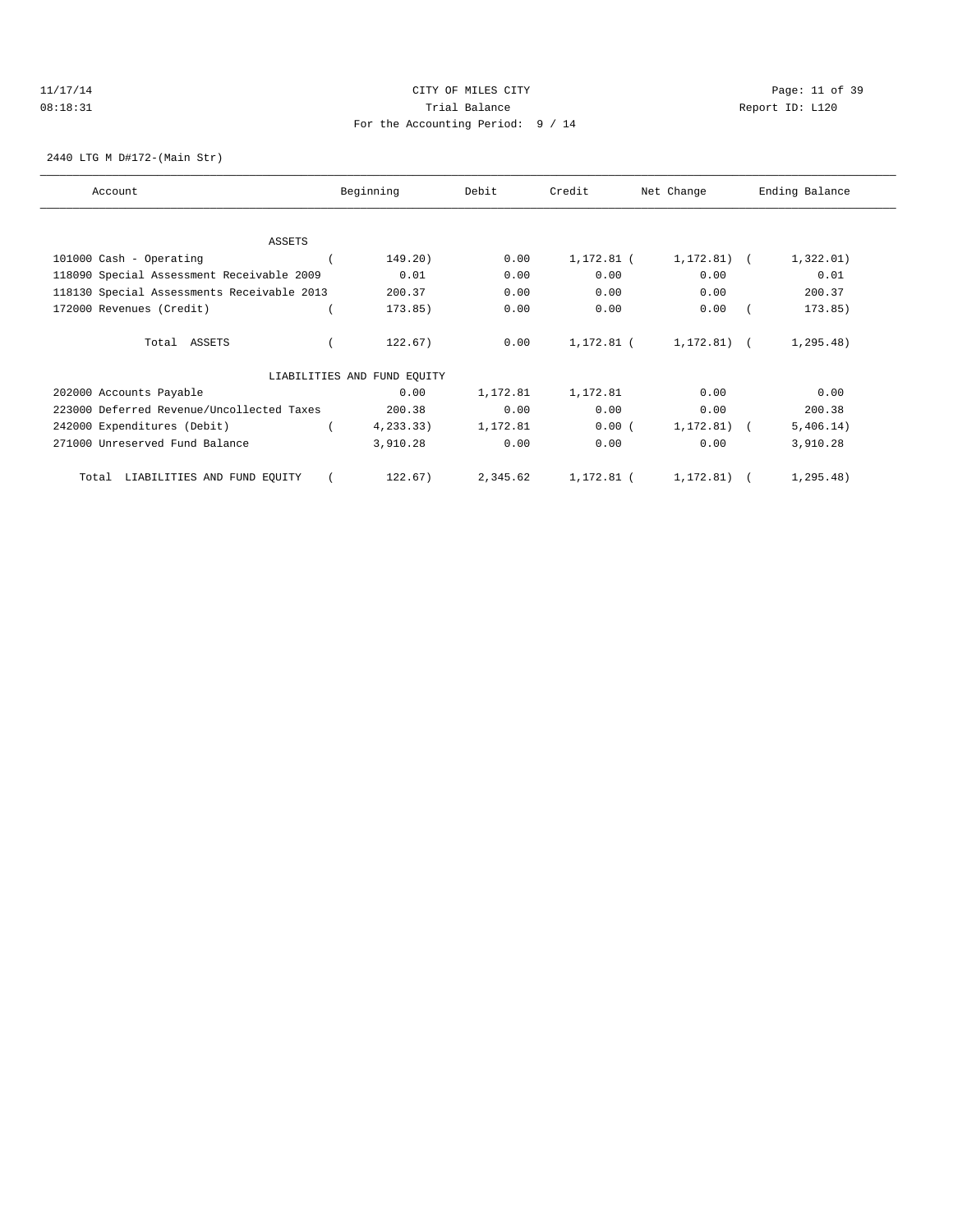## 11/17/14 Page: 12 of 39 08:18:31 Trial Balance Report ID: L120 For the Accounting Period: 9 / 14

2450 LTG M D#195-(SG-Trico)

| Account                                     | Beginning                   | Debit  | Credit    | Net Change   | Ending Balance |
|---------------------------------------------|-----------------------------|--------|-----------|--------------|----------------|
|                                             |                             |        |           |              |                |
| ASSETS                                      |                             |        |           |              |                |
| 101000 Cash - Operating                     | 508.80                      | 57.38  | 401.84 (  | 344.46)      | 164.34         |
| 118090 Special Assessment Receivable 2009 ( | 0.02)                       | 0.00   | 0.00      | 0.00         | 0.02)          |
| 118120 Special Assessments Receivable 2012  | 254.88                      | 0.00   | 0.00      | 0.00         | 254.88         |
| 118130 Special Assessments Receivable 2013  | 54.08                       | 0.00   | $54.08$ ( | 54.08)       | 0.00           |
| 172000 Revenues (Credit)                    | 497.60)                     | 0.00   | $57.38$ ( | $57.38$ (    | 554.98)        |
| Total ASSETS                                | 320.14                      | 57.38  | 513.30(   | 455.92) (    | 135.78)        |
|                                             | LIABILITIES AND FUND EQUITY |        |           |              |                |
| 202000 Accounts Payable                     | 0.00                        | 401.84 | 401.84    | 0.00         | 0.00           |
| 223000 Deferred Revenue/Uncollected Taxes   | 308.94                      | 54.08  | 0.00(     | 54.08)       | 254.86         |
| 242000 Expenditures (Debit)                 | 1,803.68)                   | 401.84 | 0.00(     | $401.84$ ) ( | 2, 205.52)     |
| 271000 Unreserved Fund Balance              | 1,814.88                    | 0.00   | 0.00      | 0.00         | 1,814.88       |
| LIABILITIES AND FUND EQUITY<br>Total        | 320.14                      | 857.76 | 401.84 (  | 455.92)      | 135.78)        |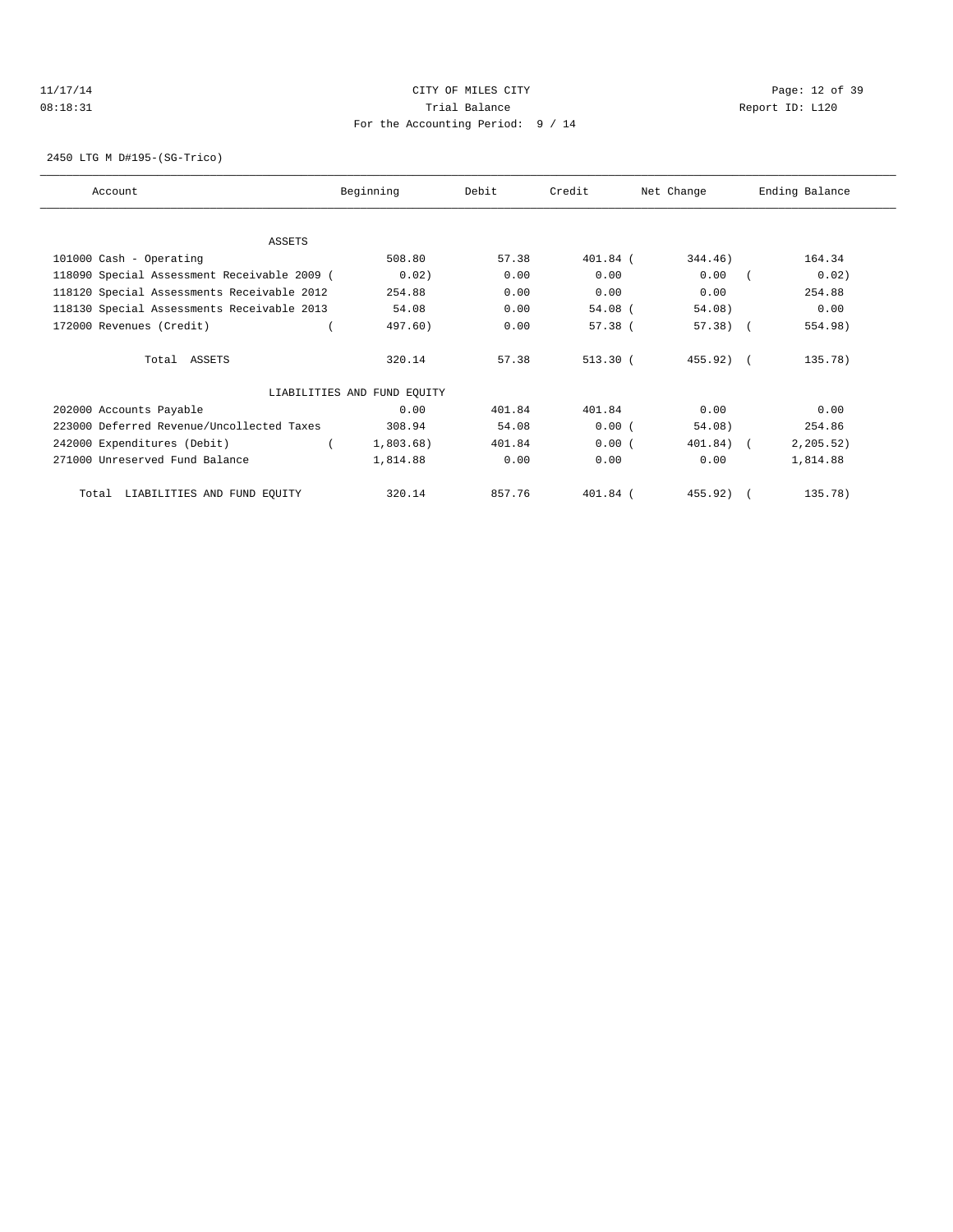## 11/17/14 Page: 13 of 39 08:18:31 Trial Balance Report ID: L120 For the Accounting Period: 9 / 14

### 2470 LTG M D#202-(SG-MDU&NV)

| Account                              |        | Beginning                   | Debit | Credit | Net Change | Ending Balance |
|--------------------------------------|--------|-----------------------------|-------|--------|------------|----------------|
|                                      | ASSETS |                             |       |        |            |                |
| 101000 Cash - Operating              |        | 730.26                      | 0.00  | 0.00   | 0.00       | 730.26         |
| 172000 Revenues (Credit)             |        | 179.18)                     | 0.00  | 0.00   | 0.00       | 179.18)        |
| Total ASSETS                         |        | 551.08                      | 0.00  | 0.00   | 0.00       | 551.08         |
|                                      |        | LIABILITIES AND FUND EQUITY |       |        |            |                |
| 242000 Expenditures (Debit)          |        | 2, 153.71)                  | 0.00  | 0.00   | 0.00       | 2, 153.71)     |
| 271000 Unreserved Fund Balance       |        | 2,704.79                    | 0.00  | 0.00   | 0.00       | 2,704.79       |
| LIABILITIES AND FUND EQUITY<br>Total |        | 551.08                      | 0.00  | 0.00   | 0.00       | 551.08         |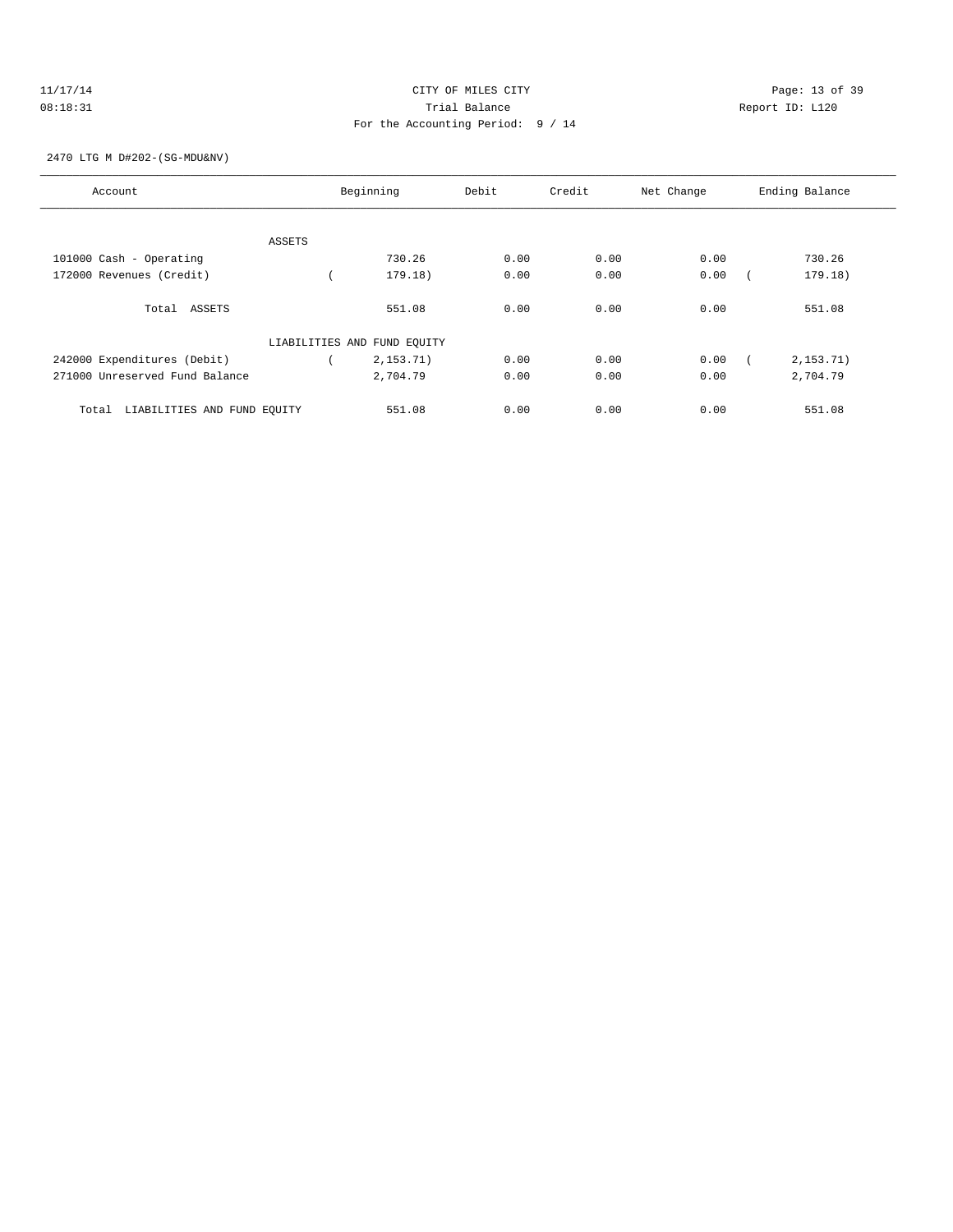## 11/17/14 Page: 14 of 39 08:18:31 Trial Balance Report ID: L120 For the Accounting Period: 9 / 14

2480 LTG M M#173-(Milestown Estates)

| Account                                    | Beginning                   | Debit  | Credit     | Net Change  | Ending Balance |
|--------------------------------------------|-----------------------------|--------|------------|-------------|----------------|
|                                            |                             |        |            |             |                |
| <b>ASSETS</b>                              |                             |        |            |             |                |
| 101000 Cash - Operating                    | 830.95                      | 14.37  | $100.03$ ( | 85.66)      | 745.29         |
| 118130 Special Assessments Receivable 2013 | 32.07                       | 0.00   | $13.54$ (  | 13.54)      | 18.53          |
| 172000 Revenues (Credit)                   | 19.45)                      | 0.00   | $14.37$ (  | $14.37)$ (  | 33.82)         |
| Total ASSETS                               | 843.57                      | 14.37  | 127.94 (   | 113.57)     | 730.00         |
|                                            | LIABILITIES AND FUND EQUITY |        |            |             |                |
| 202000 Accounts Payable                    | 0.00                        | 100.03 | 100.03     | 0.00        | 0.00           |
| 223000 Deferred Revenue/Uncollected Taxes  | 32.07                       | 13.54  | 0.00(      | 13.54)      | 18.53          |
| 242000 Expenditures (Debit)                | 428.52)                     | 100.03 | 0.00(      | $100.03)$ ( | 528.55)        |
| 271000 Unreserved Fund Balance             | 1,240.02                    | 0.00   | 0.00       | 0.00        | 1,240.02       |
| LIABILITIES AND FUND EQUITY<br>Total       | 843.57                      | 213.60 | $100.03$ ( | 113.57)     | 730.00         |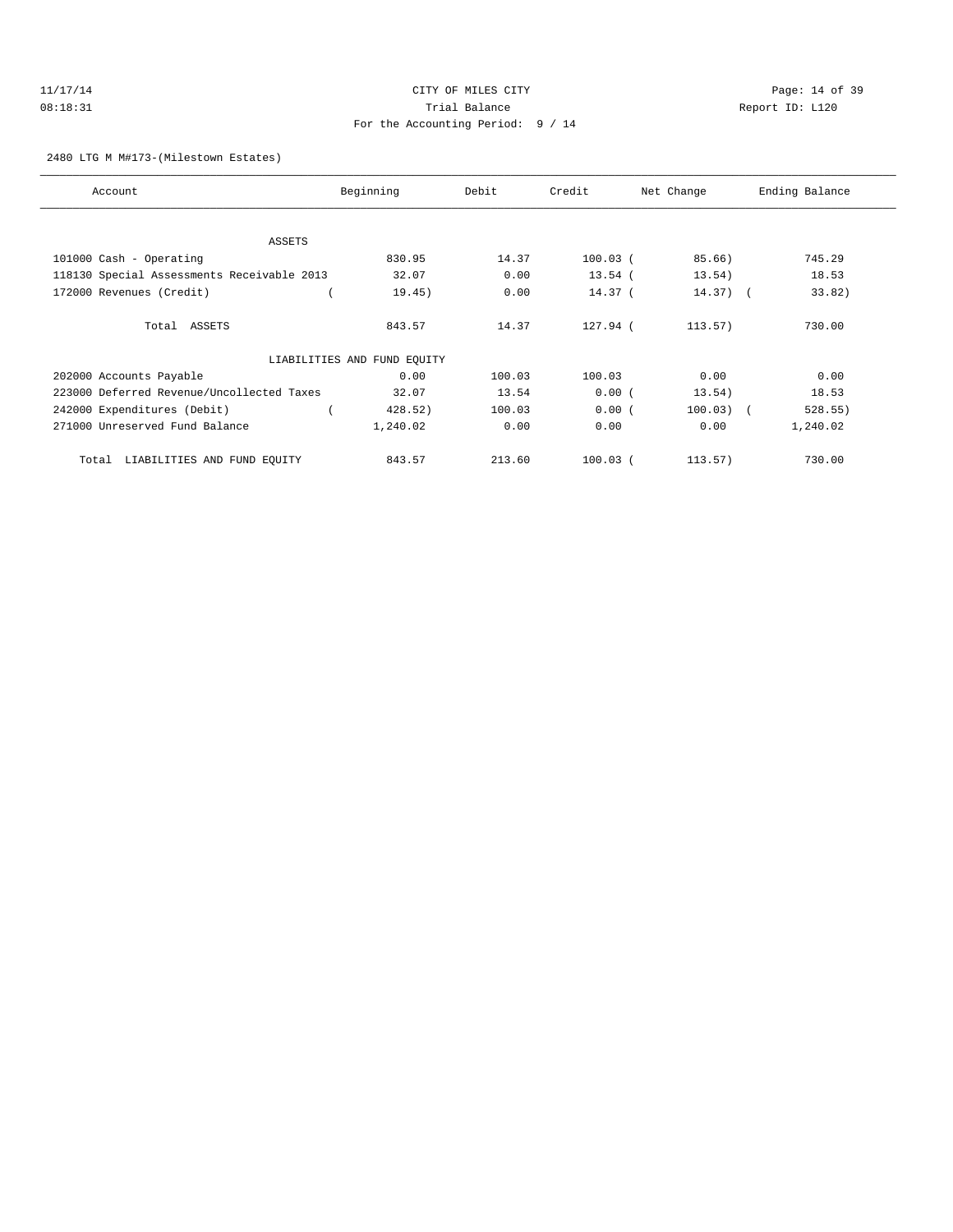## 11/17/14 Page: 15 of 39 08:18:31 Trial Balance Report ID: L120 For the Accounting Period: 9 / 14

2510 STR MAINT DIST #204

| Account                                    | Beginning                   | Debit      | Credit        | Net Change      | Ending Balance |
|--------------------------------------------|-----------------------------|------------|---------------|-----------------|----------------|
|                                            |                             |            |               |                 |                |
| <b>ASSETS</b>                              |                             |            |               |                 |                |
| 101000 Cash - Operating                    | 256,481.37                  | 5,273.95   | $60,064.85$ ( | 54,790.90)      | 201,690.47     |
| 118080 Special Assessments Receivable 2008 | 17.02                       | 0.00       | 0.00          | 0.00            | 17.02          |
| 118090 Special Assessment Receivable 2009  | 17.24                       | 0.00       | 0.00          | 0.00            | 17.24          |
| 118100 Special Assessments Receivable 2010 | 17.89                       | 0.00       | 0.00          | 0.00            | 17.89          |
| 118110 Special Assessments Receivable 2011 | 30.99                       | 0.00       | 0.00          | 0.00            | 30.99          |
| 118120 Special Assessments Receivable 2012 | 1,192.52                    | 0.00       | 0.00          | 0.00            | 1,192.52       |
| 118130 Special Assessments Receivable 2013 | 20, 255. 18                 | 0.00       | 4,867.18 (    | 4,867.18)       | 15,388.00      |
| 172000 Revenues (Credit)                   | 18, 133. 11)                | 0.00       | $5,164.13$ (  | $5, 164, 13)$ ( | 23, 297. 24)   |
| Total ASSETS                               | 259,879.10                  | 5, 273, 95 | 70,096.16 (   | 64,822.21)      | 195,056.89     |
|                                            | LIABILITIES AND FUND EOUITY |            |               |                 |                |
| 202000 Accounts Payable                    | 54,406.55                   | 23, 131.37 | 23, 131.37    | 0.00            | 54,406.55      |
| 223000 Deferred Revenue/Uncollected Taxes  | 21,530.85                   | 4,867.18   | 0.00(         | 4,867.18)       | 16,663.67      |
| 242000 Expenditures (Debit)                | 97,454.88)                  | 60,064.85  | $109.82$ (    | $59,955.03$ (   | 157,409.91)    |
| 271000 Unreserved Fund Balance             | 281,396.58                  | 0.00       | 0.00          | 0.00            | 281,396.58     |
| Total LIABILITIES AND FUND EQUITY          | 259,879.10                  | 88,063.40  | 23, 241. 19 ( | 64,822.21)      | 195,056.89     |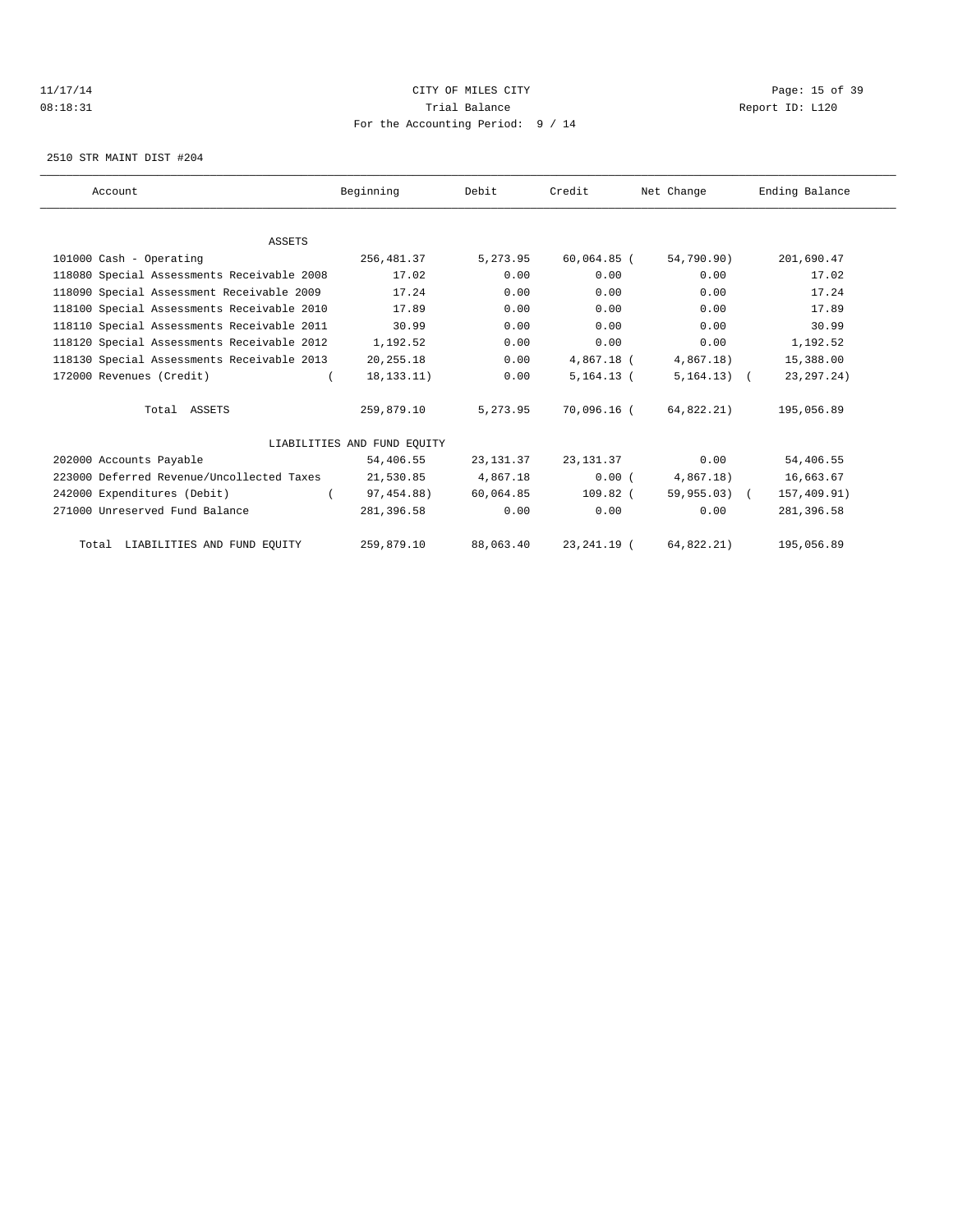## 11/17/14 Page: 16 of 39 08:18:31 Trial Balance Report ID: L120 For the Accounting Period: 9 / 14

2520 STR MAINT DIST #205

| Account                                    | Beginning                   | Debit     | Credit         | Net Change    | Ending Balance |
|--------------------------------------------|-----------------------------|-----------|----------------|---------------|----------------|
|                                            |                             |           |                |               |                |
| <b>ASSETS</b>                              |                             |           |                |               |                |
| 101000 Cash - Operating                    | 210,016.27                  | 1,929.35  | 16,628.34 (    | 14,698.99)    | 195, 317.28    |
| 118080 Special Assessments Receivable 2008 | 151.97                      | 0.00      | 0.00           | 0.00          | 151.97         |
| 118090 Special Assessment Receivable 2009  | 303.97                      | 0.00      | 0.00           | 0.00          | 303.97         |
| 118100 Special Assessments Receivable 2010 | 319.12                      | 0.00      | 0.00           | 0.00          | 319.12         |
| 118110 Special Assessments Receivable 2011 | 297.18                      | 0.00      | 0.00           | 0.00          | 297.18         |
| 118120 Special Assessments Receivable 2012 | 1,008.28                    | 0.00      | $245.92$ (     | 245.92)       | 762.36         |
| 118130 Special Assessments Receivable 2013 | 12,434.45                   | 0.00      | 1,520.37 (     | 1,520.37)     | 10,914.08      |
| 172000 Revenues (Credit)                   | 4,784.00)                   | 0.00      | $1,901.90$ (   | $1,901.90)$ ( | 6,685.90)      |
| Total ASSETS                               | 219,747.24                  | 1,929.35  | $20, 296.53$ ( | 18,367.18)    | 201,380.06     |
|                                            | LIABILITIES AND FUND EOUITY |           |                |               |                |
| 202000 Accounts Payable                    | 0.00                        | 3, 242.45 | 3, 242.45      | 0.00          | 0.00           |
| 223000 Deferred Revenue/Uncollected Taxes  | 14,514.81                   | 1,766.29  | 0.00(          | $1,766.29$ )  | 12,748.52      |
| 242000 Expenditures (Debit)                | 24,545.54)                  | 16,628.34 | $27.45$ (      | $16,600.89$ ( | 41, 146. 43)   |
| 271000 Unreserved Fund Balance             | 229,777.97                  | 0.00      | 0.00           | 0.00          | 229,777.97     |
| Total LIABILITIES AND FUND EQUITY          | 219,747.24                  | 21,637.08 | $3,269.90$ (   | 18,367.18)    | 201,380.06     |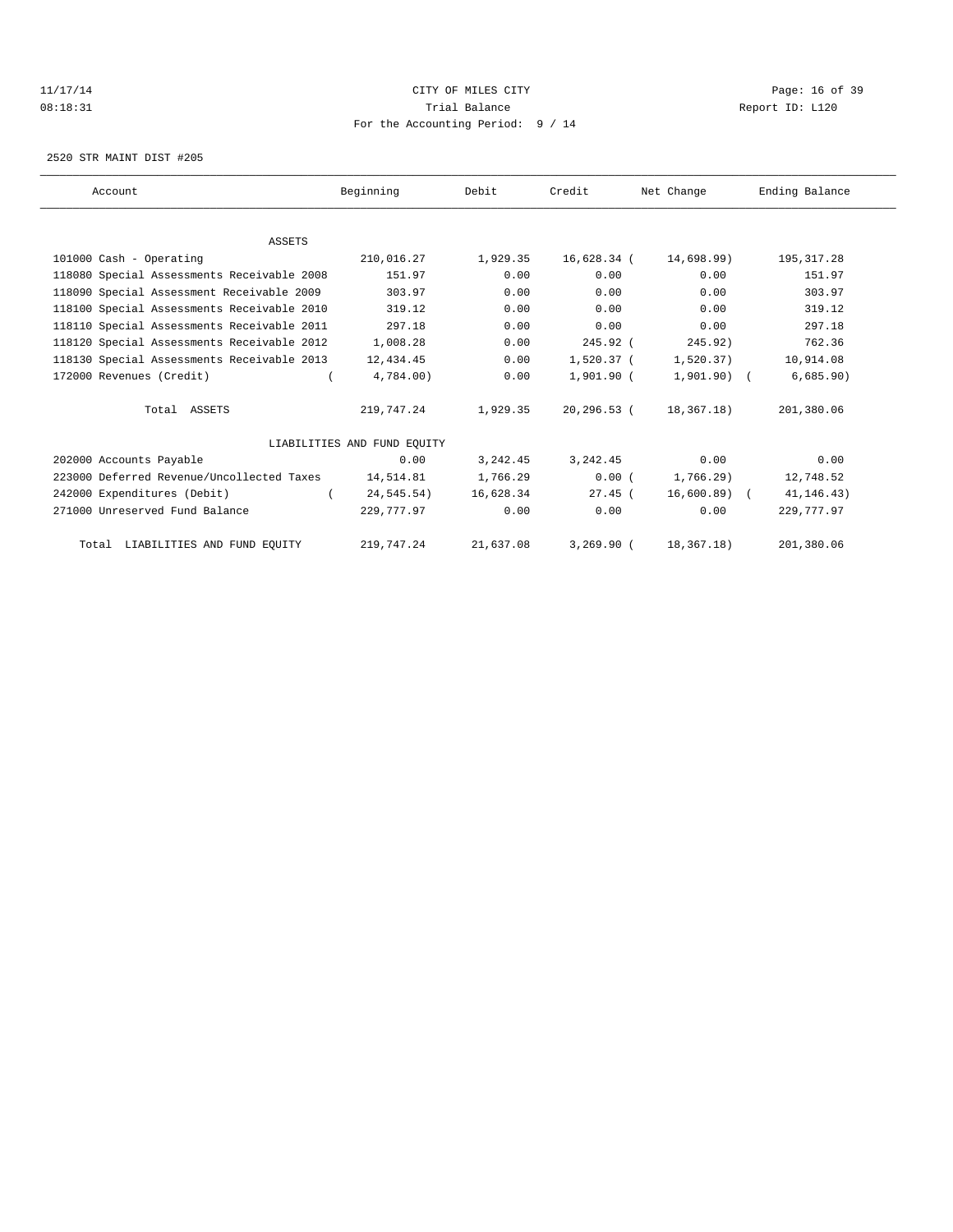| 11/17/14 | CITY OF MILES CITY                  | Page: 17 of 39  |
|----------|-------------------------------------|-----------------|
| 08:18:31 | Trial Balance                       | Report ID: L120 |
|          | For the Accounting Period: $9 / 14$ |                 |

2540 STR MAINT DIST#207-(MILESTOWN ESTATES)

| Account                                    | Beginning                   | Debit  | Credit     | Net Change  | Ending Balance |
|--------------------------------------------|-----------------------------|--------|------------|-------------|----------------|
|                                            |                             |        |            |             |                |
| ASSETS                                     |                             |        |            |             |                |
| 101000 Cash - Operating                    | 1,680.09                    | 76.30  | $365.54$ ( | 289.24)     | 1,390.85       |
| 118130 Special Assessments Receivable 2013 | 170.35                      | 0.00   | 71.91 (    | 71.91)      | 98.44          |
| 172000 Revenues (Credit)                   | 102.34)                     | 0.00   | 76.30(     | $76.30$ (   | 178.64)        |
| Total ASSETS                               | 1,748.10                    | 76.30  | 513.75 (   | 437.45)     | 1,310.65       |
|                                            | LIABILITIES AND FUND EQUITY |        |            |             |                |
| 223000 Deferred Revenue/Uncollected Taxes  | 170.35                      | 71.91  | 0.00(      | 71.91)      | 98.44          |
| 242000 Expenditures (Debit)                | 839.20)                     | 365.54 | 0.00(      | $365.54)$ ( | 1,204.74)      |
| 271000 Unreserved Fund Balance             | 2,416.95                    | 0.00   | 0.00       | 0.00        | 2,416.95       |
| Total LIABILITIES AND FUND EQUITY          | 1,748.10                    | 437.45 | 0.00(      | $437.45$ )  | 1,310.65       |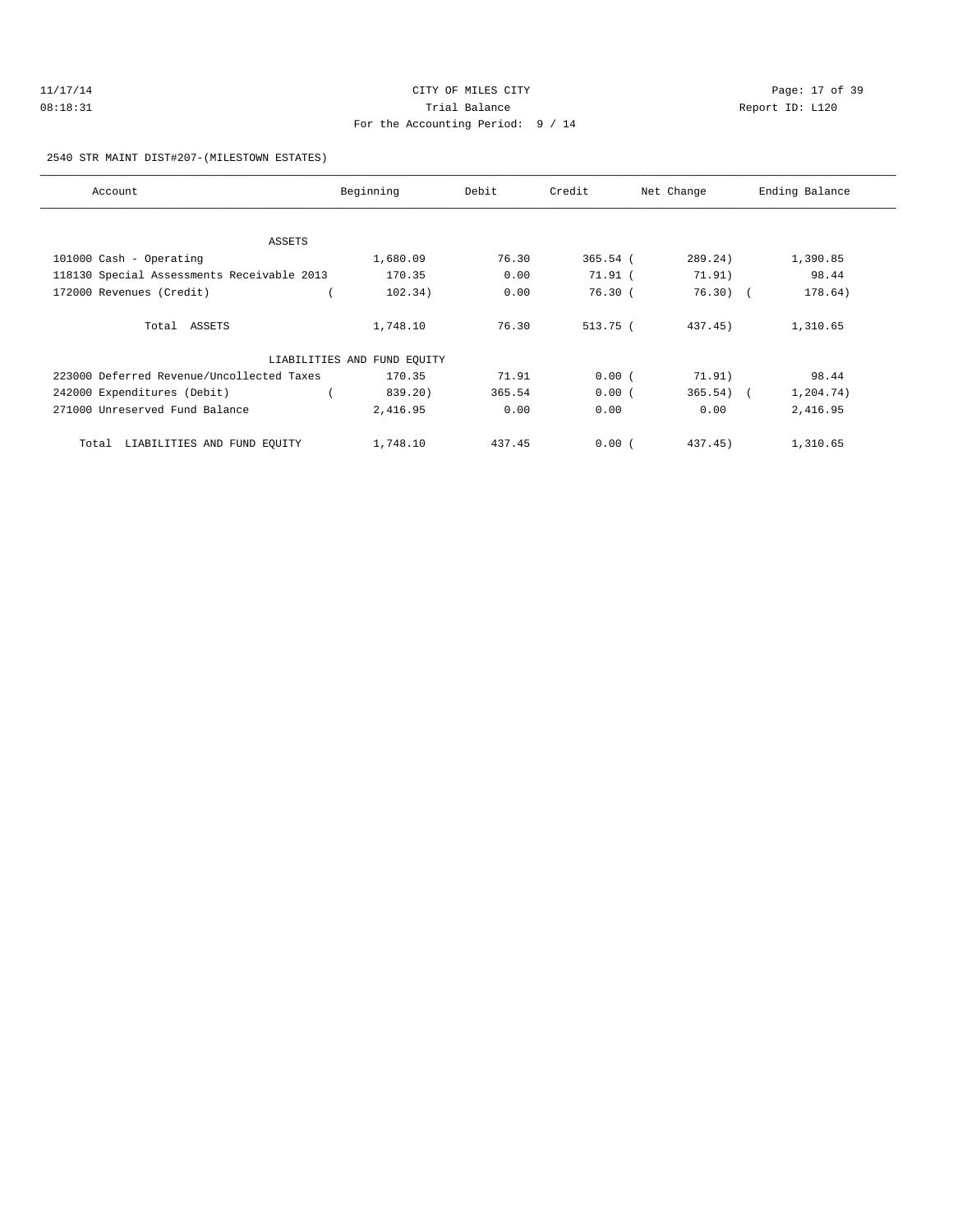| 11/17/14 | CITY OF MILES CITY                | Page: 18 of 39  |
|----------|-----------------------------------|-----------------|
| 08:18:31 | Trial Balance                     | Report ID: L120 |
|          | For the Accounting Period: 9 / 14 |                 |
|          |                                   |                 |

#### 2701 Fire Grants

| Account                           | Beginning                   | Debit | Credit | Net Change | Ending Balance |
|-----------------------------------|-----------------------------|-------|--------|------------|----------------|
| ASSETS                            |                             |       |        |            |                |
| 101000 Cash - Operating           | 100.15                      | 0.00  | 0.00   | 0.00       | 100.15         |
| Total ASSETS                      | 100.15                      | 0.00  | 0.00   | 0.00       | 100.15         |
|                                   | LIABILITIES AND FUND EQUITY |       |        |            |                |
| 271000 Unreserved Fund Balance    | 100.15                      | 0.00  | 0.00   | 0.00       | 100.15         |
| Total LIABILITIES AND FUND EQUITY | 100.15                      | 0.00  | 0.00   | 0.00       | 100.15         |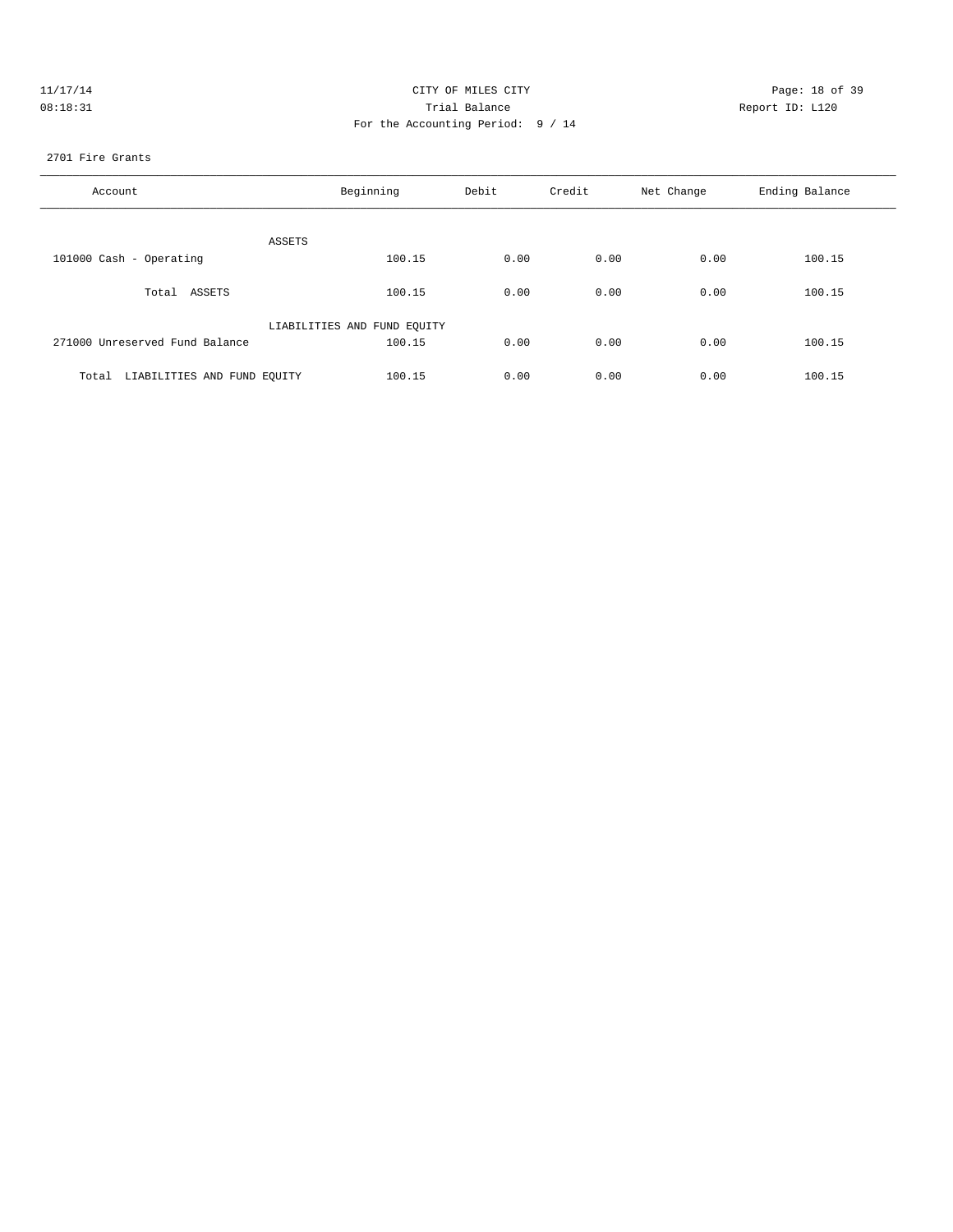| ٠ |   |  | T 7 |  |  |
|---|---|--|-----|--|--|
|   | ۰ |  |     |  |  |

# Page: 19 of 39 08:18:31 Trial Balance Report ID: L120 For the Accounting Period: 9 / 14

## 2820 GAS TAX

| Account                              | Beginning                   | Debit     | Credit      | Net Change   | Ending Balance |
|--------------------------------------|-----------------------------|-----------|-------------|--------------|----------------|
|                                      |                             |           |             |              |                |
| ASSETS                               |                             |           |             |              |                |
| 101000 Cash - Operating              | 29,091.45                   | 15,056.44 | 510.72      | 14,545.72    | 43,637.17      |
| 172000 Revenues (Credit)             | 30,112.89)                  | 0.00      | 15,056.44 ( | 15,056.44) ( | 45, 169. 33)   |
| ASSETS<br>Total                      | 1.021.44)                   | 15,056.44 | 15,567.16 ( | $510.72$ ) ( | 1,532.16)      |
|                                      | LIABILITIES AND FUND EQUITY |           |             |              |                |
| 242000 Expenditures (Debit)          | 1.021.44)                   | 510.72    | 0.00(       | $510.72$ ) ( | 1,532.16)      |
| LIABILITIES AND FUND EQUITY<br>Total | 1,021.44)                   | 510.72    | 0.00(       | 510.72)      | 1,532.16)      |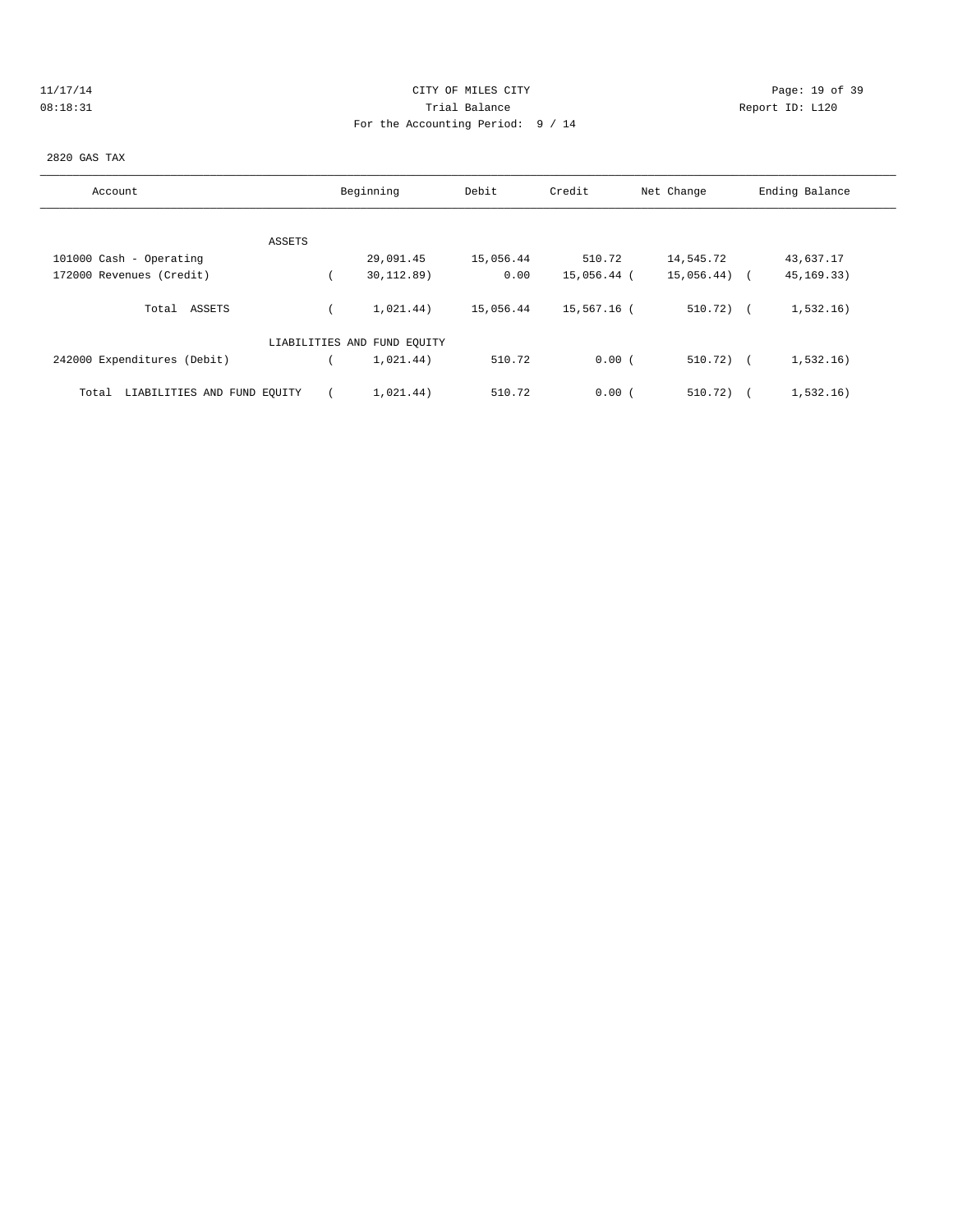# 11/17/14 Page: 20 of 39 08:18:31 Trial Balance Report ID: L120 For the Accounting Period: 9 / 14

#### 2850 911 EMERGENCY

| Account                              |        | Beginning                   | Debit     | Credit       | Net Change      | Ending Balance |
|--------------------------------------|--------|-----------------------------|-----------|--------------|-----------------|----------------|
|                                      |        |                             |           |              |                 |                |
|                                      | ASSETS |                             |           |              |                 |                |
| 101000 Cash - Operating              |        | 89,175.57                   | 65,290.23 | 31,832.96    | 33, 457. 27     | 122,632.84     |
| 172000 Revenues (Credit)             |        | 30.82)                      | 0.00      | 65,290.23 (  | $65, 290, 23$ ( | 65, 321.05)    |
| Total ASSETS                         |        | 89, 144. 75                 | 65,290.23 | 97,123.19 (  | 31,832.96)      | 57, 311.79     |
|                                      |        | LIABILITIES AND FUND EQUITY |           |              |                 |                |
| 202000 Accounts Payable              |        | 0.00                        | 3,221.31  | 3, 221.31    | 0.00            | 0.00           |
| 242000 Expenditures (Debit)          |        | 19,457.40)                  | 31,832.96 | 0.00(        | 31,832.96)      | 51, 290.36)    |
| 271000 Unreserved Fund Balance       |        | 108,602.15                  | 0.00      | 0.00         | 0.00            | 108,602.15     |
| LIABILITIES AND FUND EQUITY<br>Total |        | 89,144.75                   | 35,054.27 | $3,221.31$ ( | 31,832.96)      | 57, 311.79     |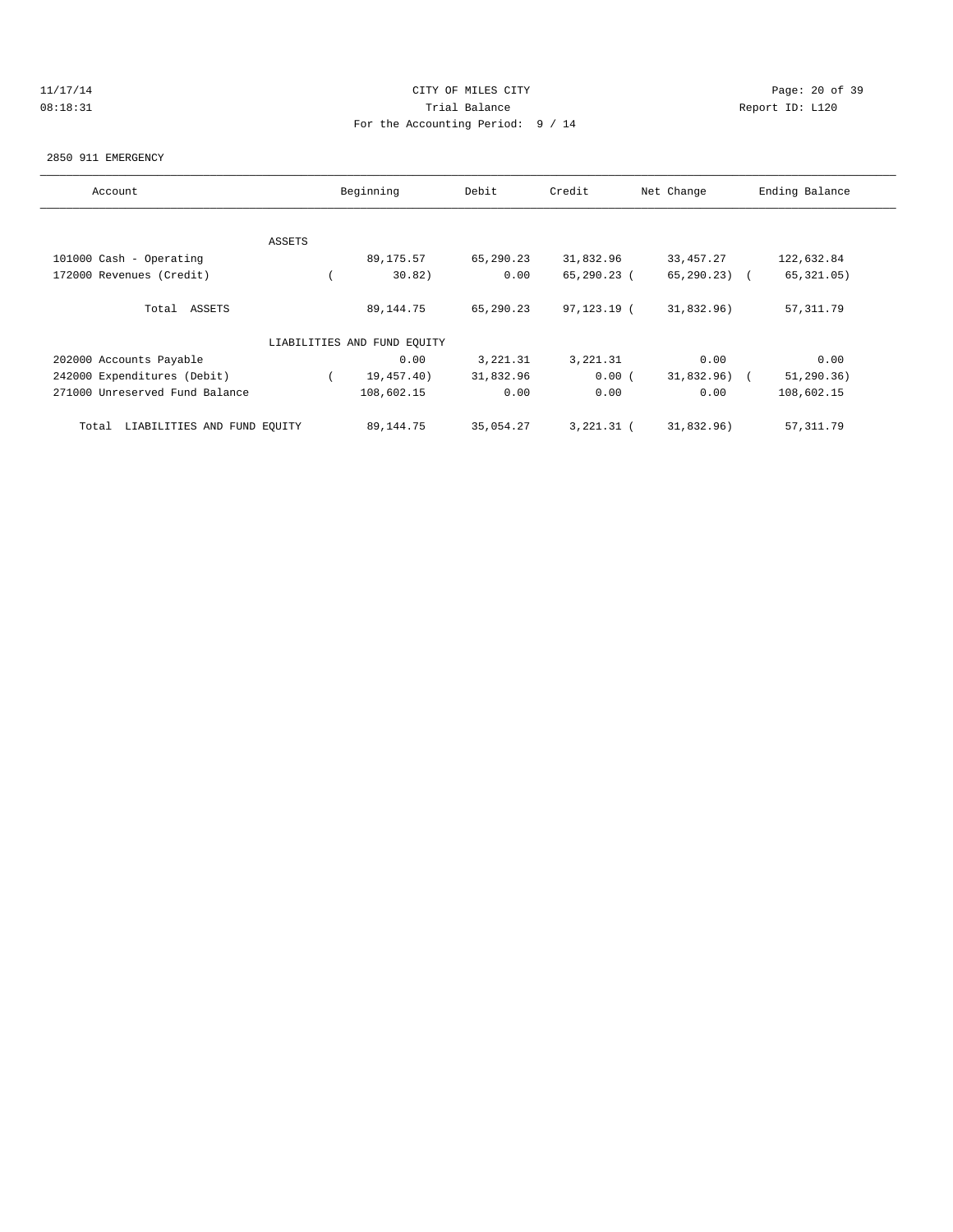## 11/17/14 CITY OF MILES CITY Page: 21 of 39 08:18:31 Trial Balance Report ID: L120 For the Accounting Period: 9 / 14

#### 2880 LIBRARY GRANTS

| Account                                | Beginning                   | Debit    | Credit       | Net Change   | Ending Balance |
|----------------------------------------|-----------------------------|----------|--------------|--------------|----------------|
|                                        |                             |          |              |              |                |
| ASSETS                                 |                             |          |              |              |                |
| 101003 Cash - per capita               | 5,077.40                    | 5,398.69 | 0.00         | 5,398.69     | 10,476.09      |
| $101020$ Cash - Op/ILL                 | 47,465.70                   | 0.00     | $500.00$ (   | 500.00       | 46,965.70      |
| 101030 Cash - Sagebrush Fed/Base Grant | 4,554.56                    | 0.00     | 0.00         | 0.00         | 4,554.56       |
| 101033 Library - Humanities Grant      | 502.08                      | 0.00     | 0.00         | 0.00         | 502.08         |
| 172000 Revenues (Credit)               | 0.00                        | 0.00     | $5,398.69$ ( | $5,398.69$ ( | 5,398.69       |
| Total ASSETS                           | 57,599.74                   | 5,398.69 | $5,898.69$ ( | 500.00       | 57,099.74      |
|                                        | LIABILITIES AND FUND EQUITY |          |              |              |                |
| 202000 Accounts Payable                | 0.00                        | 500.00   | 500.00       | 0.00         | 0.00           |
| 242000 Expenditures (Debit)            | 955.00)                     | 500.00   | 0.00(        | $500.00)$ (  | 1,455.00)      |
| 271000 Unreserved Fund Balance         | 58,554.74                   | 0.00     | 0.00         | 0.00         | 58,554.74      |
| Total LIABILITIES AND FUND EQUITY      | 57,599.74                   | 1,000.00 | $500.00$ (   | $500.00$ )   | 57,099.74      |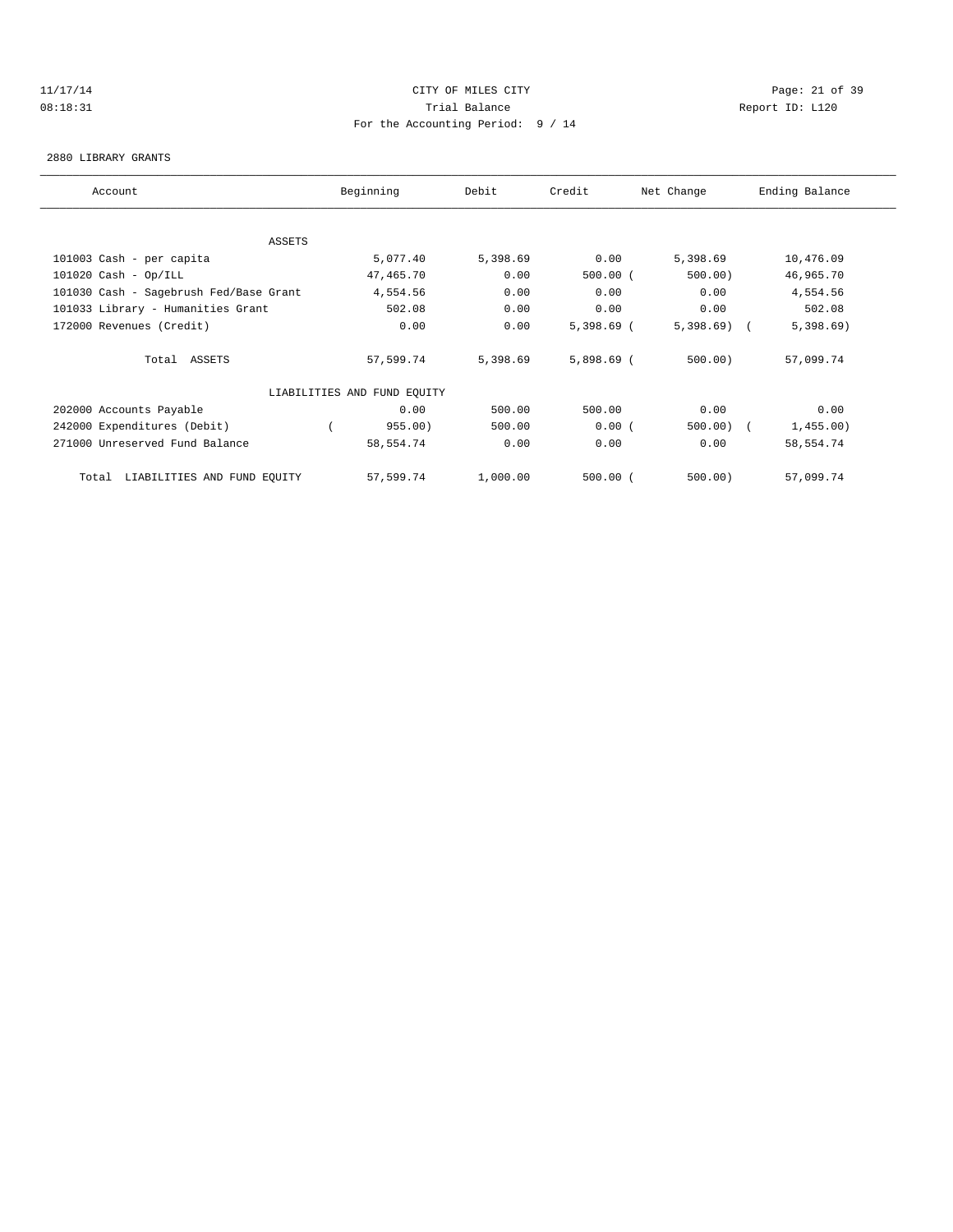## 11/17/14 CITY OF MILES CITY Page: 22 of 39 08:18:31 Trial Balance Report ID: L120 For the Accounting Period: 9 / 14

#### 2935 Historic Preservation

| Account                                    | Beginning                   | Debit     | Credit       | Net Change    | Ending Balance |  |
|--------------------------------------------|-----------------------------|-----------|--------------|---------------|----------------|--|
|                                            |                             |           |              |               |                |  |
| ASSETS                                     |                             |           |              |               |                |  |
| 101000 Cash - Operating                    | 2,076.03                    | 0.00      | 668.47 (     | 668.47)       | 1,407.56       |  |
| 101036 Cash HP- CDBG-ED Grant              | 4,896.02)                   | 0.00      | 896.34 (     | 896.34) (     | 5,792.36)      |  |
| 101037 Cash HP- Montana Main St            | 0.00                        | 0.00      | $4,462.50$ ( | $4,462.50$ (  | 4,462.50)      |  |
| 101038 Cash HP- Sandra Anderson Charitable | 238.50                      | 0.00      | 0.00         | 0.00          | 238.50         |  |
| 172000 Revenues (Credit)                   | 1, 286.38)                  | 0.00      | 0.00         | 0.00          | 1,286.38)      |  |
| Total ASSETS                               | 3,867.87)                   | 0.00      | $6,027.31$ ( | $6,027.31)$ ( | 9,895.18)      |  |
|                                            | LIABILITIES AND FUND EQUITY |           |              |               |                |  |
| 202000 Accounts Payable                    | 0.00                        | 5,770.64  | 5,770.64     | 0.00          | 0.00           |  |
| 242000 Expenditures (Debit)                | 4,892.62)                   | 6,027.31  | 0.00(        | $6,027.31)$ ( | 10, 919.93)    |  |
| 271000 Unreserved Fund Balance             | 1,024.75                    | 0.00      | 0.00         | 0.00          | 1,024.75       |  |
| Total LIABILITIES AND FUND EQUITY          | 3,867.87)                   | 11,797.95 | $5,770.64$ ( | 6,027.31)     | 9,895.18)      |  |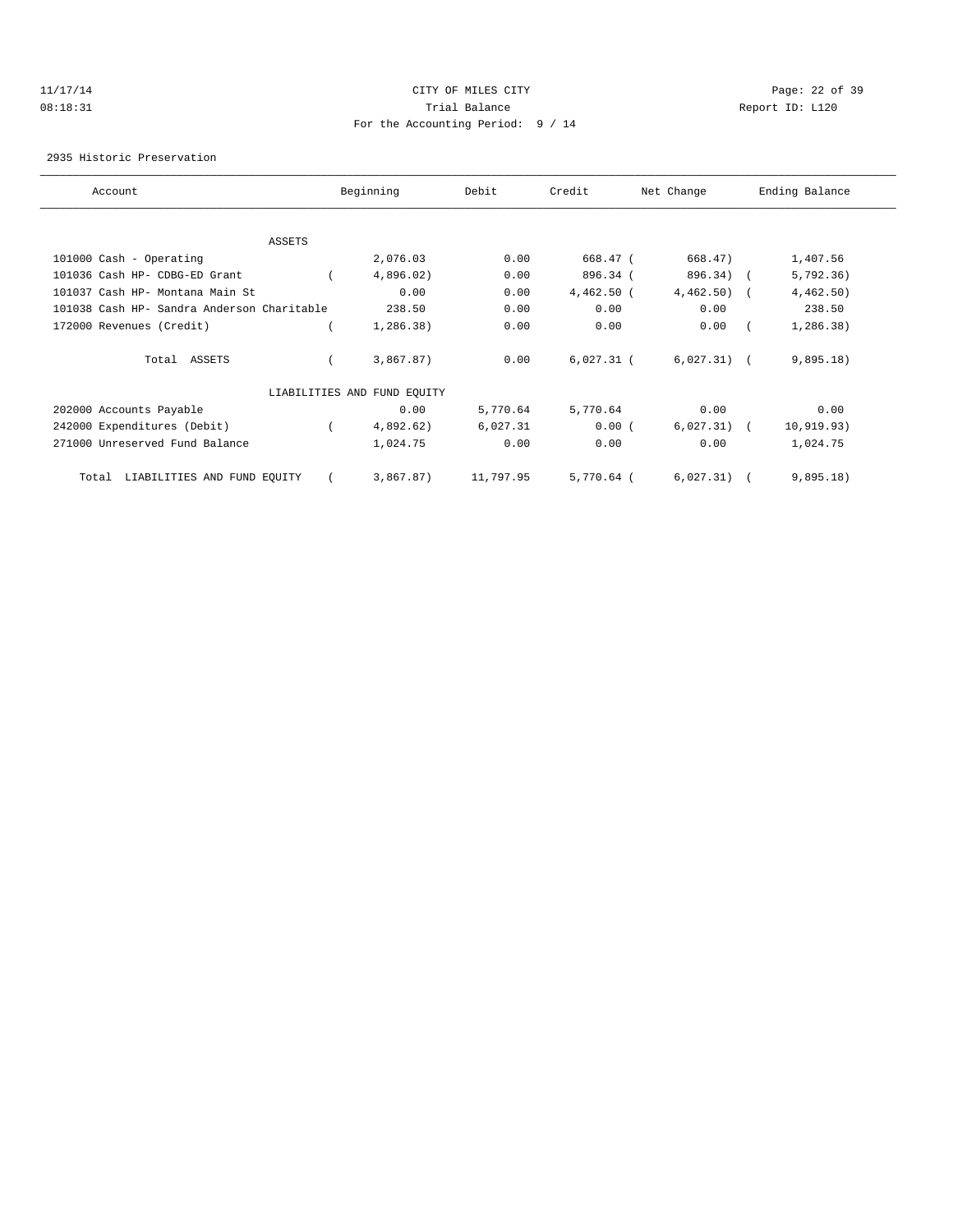| 11/17/14 | CITY OF MILES CITY                | Page: 23 of 39  |  |
|----------|-----------------------------------|-----------------|--|
| 08:18:31 | Trial Balance                     | Report ID: L120 |  |
|          | For the Accounting Period: 9 / 14 |                 |  |

### 2985 RETIRED SENIOR VOLUNTEER PROG (RSVP)

| Account                                    | Beginning                   | Debit       | Credit      | Net Change      | Ending Balance |
|--------------------------------------------|-----------------------------|-------------|-------------|-----------------|----------------|
|                                            |                             |             |             |                 |                |
| ASSETS                                     |                             |             |             |                 |                |
| 101000 Cash - Operating                    | 17,957.63)                  | 12, 163. 43 | 6,941.24    | 5,222.19        | 12,735.44)     |
| 101004 RSVP Non-Federal Cash Operating-Cus | 11,204.09                   | 4,239.22    | 716.29      | 3,522.93        | 14,727.02      |
| 101006 Cash- operating-Fallon              | 1,657.37)                   | 1,657.37    | 568.76      | 1,088.61        | 568.76)        |
| 103100 Petty Cash-                         | 200.00                      | 0.00        | 0.00        | 0.00            | 200.00         |
| 172000 Revenues (Credit)                   | 3,023.19)                   | 1,657.37    | 16,722.43 ( | $15,065.06$ (   | 18,088.25)     |
| Total ASSETS                               | 11,234.10)                  | 19,717.39   | 24,948.72 ( | $5, 231, 33)$ ( | 16, 465.43)    |
|                                            | LIABILITIES AND FUND EQUITY |             |             |                 |                |
| 202000 Accounts Payable                    | 0.00                        | 1,555.03    | 1,555.03    | 0.00            | 0.00           |
| 242000 Expenditures (Debit)                | 13, 314, 66)                | 6,568.92    | 1,337.59 (  | $5, 231, 33)$ ( | 18,545.99)     |
| 271000 Unreserved Fund Balance             | 2,080.56                    | 0.00        | 0.00        | 0.00            | 2,080.56       |
| LIABILITIES AND FUND EQUITY<br>Total       | 11,234.10)                  | 8,123.95    | 2,892.62 (  | 5, 231, 33)     | 16, 465.43)    |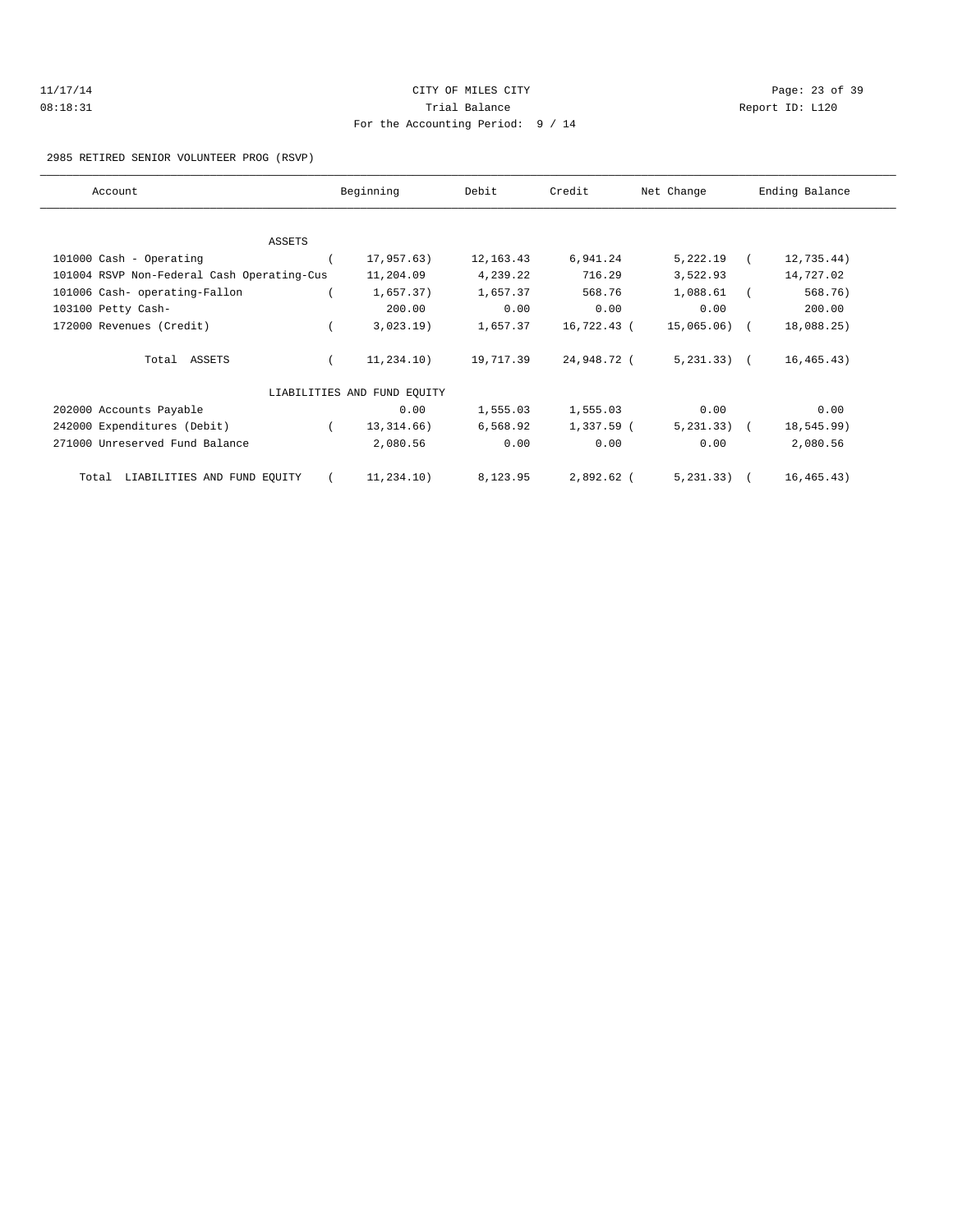| 11/17/14 | CITY OF MILES CITY                | Page: 24 of 39  |
|----------|-----------------------------------|-----------------|
| 08:18:31 | Trial Balance                     | Report ID: L120 |
|          | For the Accounting Period: 9 / 14 |                 |

4000 General Fund Capitol Improvement Fund

| Account                              | Beginning                   | Debit | Credit | Net Change | Ending Balance |
|--------------------------------------|-----------------------------|-------|--------|------------|----------------|
|                                      |                             |       |        |            |                |
| ASSETS                               |                             |       |        |            |                |
| 101000 Cash - Operating              | 137,002.48                  | 0.00  | 0.00   | 0.00       | 137,002.48     |
| 141000 Prepaid Expense               | 78,002.00                   | 0.00  | 0.00   | 0.00       | 78,002.00      |
| 172000 Revenues (Credit)             | 41.95)                      | 0.00  | 0.00   | 0.00       | 41.95)         |
| Total ASSETS                         | 214,962.53                  | 0.00  | 0.00   | 0.00       | 214,962.53     |
|                                      | LIABILITIES AND FUND EQUITY |       |        |            |                |
| 271000 Unreserved Fund Balance       | 214,962.53                  | 0.00  | 0.00   | 0.00       | 214,962.53     |
| LIABILITIES AND FUND EQUITY<br>Total | 214,962.53                  | 0.00  | 0.00   | 0.00       | 214,962.53     |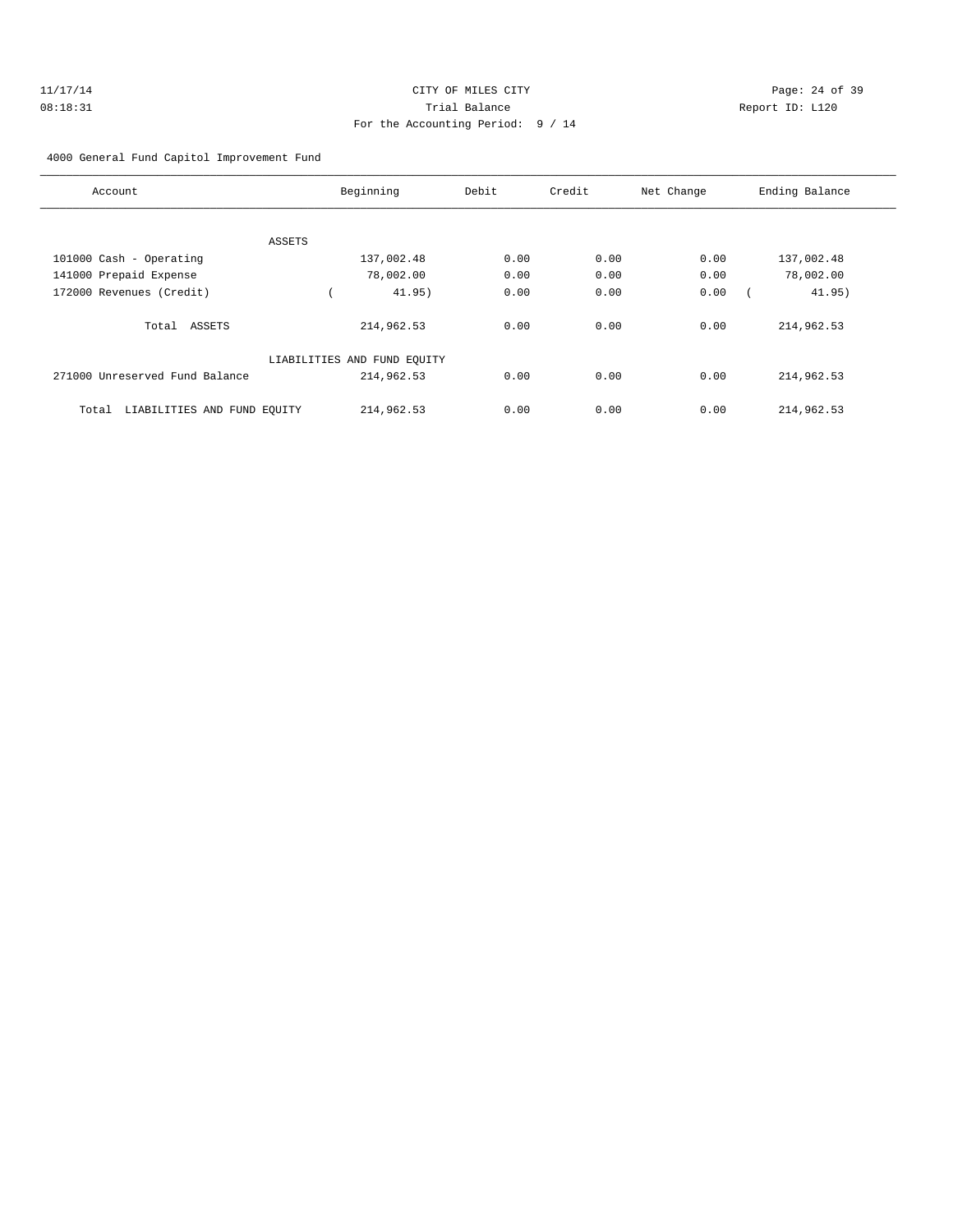| 11/17/14 | CITY OF MILES CITY                | Page: 25 of 39  |
|----------|-----------------------------------|-----------------|
| 08:18:31 | Trial Balance                     | Report ID: L120 |
|          | For the Accounting Period: 9 / 14 |                 |

4060 CAPITAL IMPROV-PUBLIC WORKS

| Account                              | Beginning                   | Debit  | Credit  | Net Change            | Ending Balance |
|--------------------------------------|-----------------------------|--------|---------|-----------------------|----------------|
| ASSETS                               |                             |        |         |                       |                |
| 101000 Cash - Operating              | 72,014.88                   | 963.20 | 0.00    | 963.20                | 72,978.08      |
| 172000 Revenues (Credit)             | 333.35)                     | 0.00   | 963.20( | 963.20)<br>$\sqrt{2}$ | 1, 296.55)     |
| Total<br>ASSETS                      | 71,681.53                   | 963.20 | 963.20  | 0.00                  | 71,681.53      |
|                                      | LIABILITIES AND FUND EQUITY |        |         |                       |                |
| 271000 Unreserved Fund Balance       | 71,681.53                   | 0.00   | 0.00    | 0.00                  | 71,681.53      |
| LIABILITIES AND FUND EQUITY<br>Total | 71,681.53                   | 0.00   | 0.00    | 0.00                  | 71,681.53      |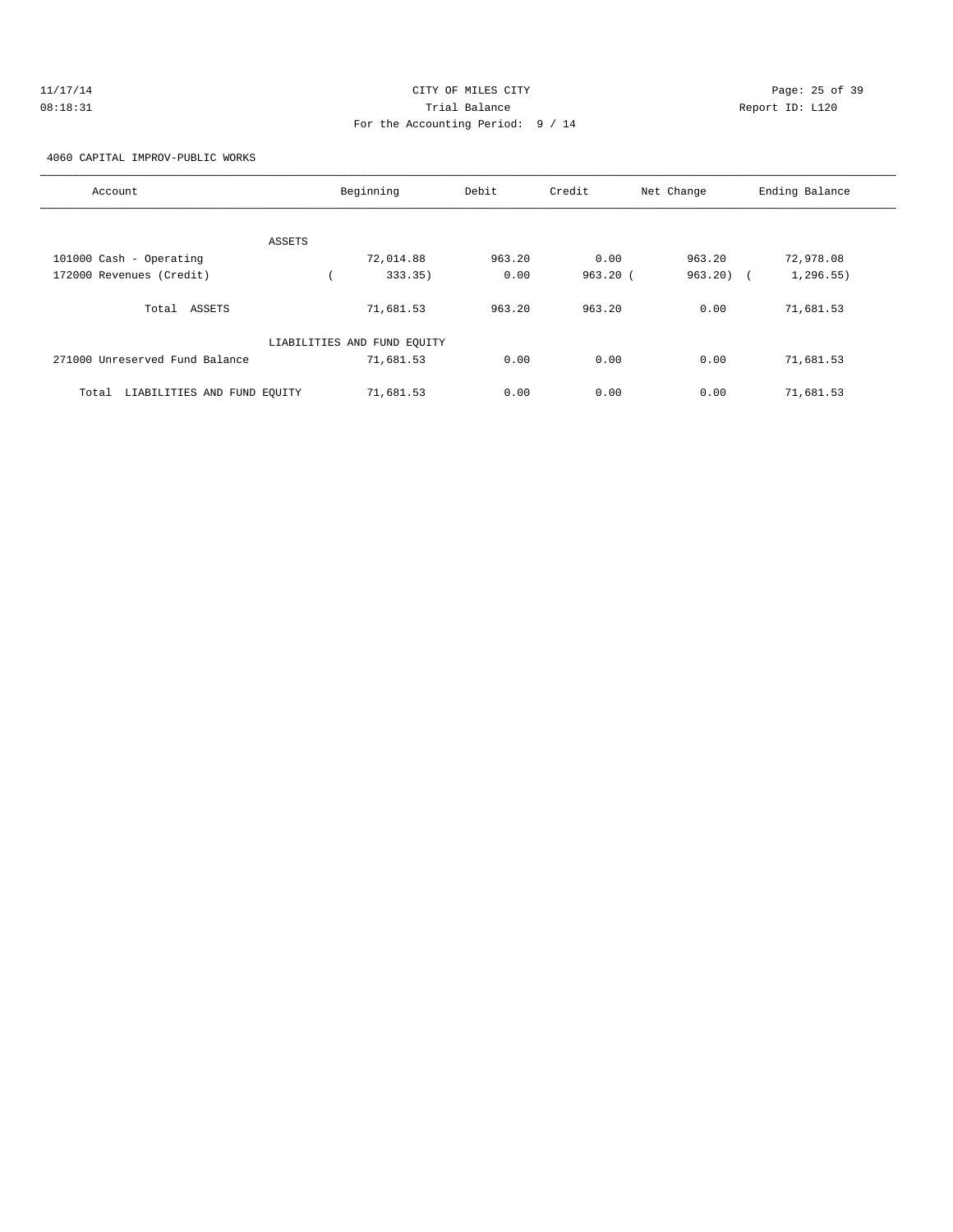# 11/17/14 Page: 26 of 39 08:18:31 Trial Balance Report ID: L120 For the Accounting Period: 9 / 14

#### 5210 WATER UTILITY

| Account                                                   | Beginning                   | Debit        | Credit                          | Net Change       | Ending Balance           |
|-----------------------------------------------------------|-----------------------------|--------------|---------------------------------|------------------|--------------------------|
|                                                           |                             |              |                                 |                  |                          |
| ASSETS                                                    |                             |              |                                 |                  |                          |
| 101000 Cash - Operating                                   | 1,505,960.38                | 251,896.87   | 136,623.23                      | 115,273.64       | 1,621,234.02             |
| 101010 Deposit Cash                                       | 50,050.00                   | 4,850.00     | 1,100.00                        | 3,750.00         | 53,800.00                |
| 102240 Cash - Replacement & Depreciation                  | 1,489,589.35                | 0.00         | 0.00                            | 0.00             | 1,489,589.35             |
| 102250 Cash - System Devlopment Fees                      | 260, 153. 25                | 0.00         | 0.00                            | 0.00             | 260, 153. 25             |
| 102270 Cash - Curb Stop Replacement Fee                   | 209, 225.38                 | 3,723.62     | 3,045.17                        | 678.45           | 209,903.83               |
| 102312 RevBnd/CurYearDebt-DNRC/CarbonTank                 | 40,994.99                   | 11,454.38    | 0.00                            | 11,454.38        | 52,449.37                |
| 102313 RevBnd/CurYearDebt-DNRC/NE WtrLine                 | 29,381.71                   | 11,749.79    | 0.00                            | 11,749.79        | 41,131.50                |
| 102315 RevBnd/CurYearDebt-ARRA/NE Water Li                | 2,987.95                    | 1,493.96     | 0.00                            | 1,493.96         | 4,481.91                 |
| 102322 RevBnd/Reserve-DNRC/CarbonTank                     | 153,009.00                  | 0.00         | 0.00                            | 0.00             | 153,009.00               |
| 102323 RevBnd/Reserve-DNRC/NE WtrLine                     | 128,653.00                  | 0.00         | 0.00                            | 0.00             | 128,653.00               |
| 102325 RevBnd/Reserve-ARRA B-NE Waterline                 | 18,245.00                   | 0.00         | 0.00                            | 0.00             | 18,245.00                |
| 103000 Petty Cash                                         | 330.00                      | 0.00         | 0.00                            | 0.00             | 330.00                   |
| 122000 Accounts Receivable                                | 290,909.58                  | 1,526,040.20 | 1,598,773.97 (                  | 72,733.77)       | 218, 175.81              |
| 122020 Accounts Receivable-\$2.00 State Ass(              | 130.00)                     | 0.00         | 0.00                            | 0.00             | 130.00)<br>$\left($      |
| 172000 Revenues (Credit)<br>$\overline{ }$                | 468,847.78)                 | 1,348,047.23 | 1,525,621.80 (                  | 177, 574. 57)    | 646, 422.35)<br>$\left($ |
| 181000 Land                                               | 41,844.00                   | 0.00         | 0.00                            | 0.00             | 41,844.00                |
| 182000 Buildings                                          | 22,997.00                   | 0.00         | 0.00                            | 0.00             | 22,997.00                |
| 182100 Allowance for Depr - Buildings (Cre(               | 22,997.00)                  | 0.00         | 0.00                            | 0.00             | 22,997.00)               |
| 186000 Machinery and Equipment                            | 378,485.70                  | 0.00         | 0.00                            | 0.00             | 378,485.70               |
| 186100 Allowance for Depr - Machinery & Eq(               | 217,584.00)                 | 0.00         | 0.00                            | 0.00             | 217,584.00)              |
| 188000 Const. Work in Progress-NE Wtr Line                | 1.42                        | 0.00         | 0.00                            | 0.00             | 1.42                     |
| 189100 Source of Supply                                   | 3, 448, 234.49              | 0.00         | 0.00                            | 0.00             | 3, 448, 234.49           |
| 189110 Allowance for Depreciation - Source(               | 432,197.00)                 | 0.00         | 0.00                            | 0.00             | 432,197.00)<br>$\left($  |
| 189300 Treatment Plant                                    | 3,716,158.00                | 0.00         | 0.00                            | 0.00             | 3,716,158.00             |
| 189310 Allowance for Depr - Treatment Plan( 1,781,483.00) |                             | 0.00         | 0.00                            | 0.00             | (1, 781, 483.00)         |
| 189400 Transmission & Distribution                        | 12,951,364.97               | 0.00         | 0.00                            | 0.00             | 12,951,364.97            |
| 189410 Allowance for Depr - Trans & Distri( 3,288,323.00) |                             | 0.00         | 0.00                            | 0.00             | (3, 288, 323.00)         |
| Total ASSETS                                              | 18,527,013.39               |              | 3, 159, 256.05 3, 265, 164.17 ( | 105,908.12)      | 18, 421, 105. 27         |
|                                                           | LIABILITIES AND FUND EQUITY |              |                                 |                  |                          |
| 202000 Accounts Payable                                   | 69, 385. 37                 | 45,003.34    | 45,003.34                       | 0.00             | 69,385.37                |
| 214000 Deposits Payable                                   | 49,899.50                   | 1,100.00     | 4,850.00                        | 3,750.00         | 53,649.50                |
| 214010 Refunds Payable<br>$\left($                        | 530.79)                     | 420.57       | 327.57 (                        | 93.00)           | 623.79)                  |
| 231000 BONDS PAYABLE                                      | 4,983,000.00                | 0.00         | 0.00                            | 0.00             | 4,983,000.00             |
| 238000 Other Post Employment Benefits                     | 28,280.00                   | 0.00         | 0.00                            | 0.00             | 28,280.00                |
| 239000 Compensated Absences Payable                       | 80,052.00                   | 0.00         | 0.00                            | 0.00             | 80,052.00                |
| 242000 Expenditures (Debit)<br>$\left($                   | 224,545.21)                 | 111,097.50   | 1,532.38 (                      | $109, 565.12)$ ( | 334,110.33)              |
| 250300 Reserve Revenue Bond - Current Debt                | 323, 303.85                 | 0.00         | 0.00                            | 0.00             | 323,303.85               |
| 250500 Reserve - System Dev Fees                          | 171,098.25                  | 0.00         | 0.00                            | 0.00             | 171,098.25               |
| 250600 Reserve for Replacement & Depreciat                | 1,351,889.30                | 0.00         | 0.00                            | 0.00             | 1,351,889.30             |
| 272000 Unreserved Retained Earnings                       | 11,695,181.12               | 0.00         | 0.00                            | 0.00             | 11,695,181.12            |
| Total LIABILITIES AND FUND EQUITY                         | 18,527,013.39               | 157,621.41   | 51,713.29 (                     | 105,908.12)      | 18, 421, 105. 27         |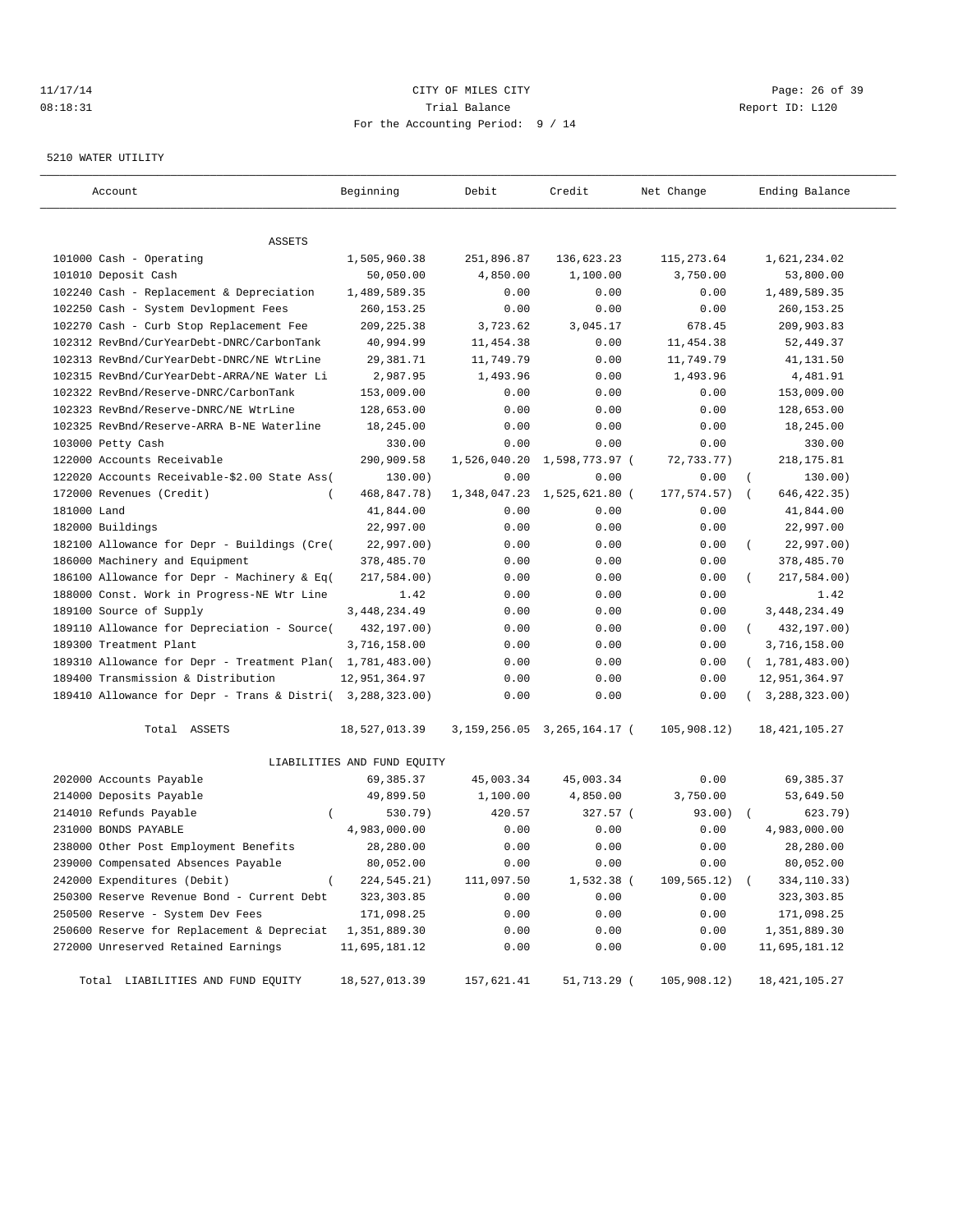## 11/17/14 Page: 27 of 39 08:18:31 Trial Balance Report ID: L120 For the Accounting Period: 9 / 14

#### 5310 SEWER UTILITY

| Account                                     | Beginning                   | Debit      | Credit       | Net Change   | Ending Balance   |
|---------------------------------------------|-----------------------------|------------|--------------|--------------|------------------|
|                                             |                             |            |              |              |                  |
| ASSETS                                      |                             |            |              |              |                  |
| 101000 Cash - Operating                     | 575, 123.39                 | 96,109.99  | 142,647.51 ( | 46,537.52)   | 528,585.87       |
| 102240 Cash - Replacement & Depreciation    | 195,098.39                  | 0.00       | 0.00         | 0.00         | 195,098.39       |
| 102250 Cash - System Devlopment Fees        | 131,850.91                  | 0.00       | 0.00         | 0.00         | 131,850.91       |
| 102280 WWtr Treatment Plant-Phase I Constr  | 575,694.46                  | 0.00       | 0.00         | 0.00         | 575,694.46       |
| 102316 RevBnd/CurYearDebt-Phase 1 Haynes L  | 117,018.94                  | 8,452.50   | 0.00         | 8,452.50     | 125, 471.44      |
| 102390 REV BOND/RESERVE-Sewer Phase 1       | 101,735.00                  | 0.00       | 0.00         | 0.00         | 101,735.00       |
| 122000 Accounts Receivable                  | 109, 316.58                 | 91,040.09  | 91,446.17 (  | 406.08)      | 108,910.50       |
| 172000 Revenues (Credit)<br>$\left($        | 187,595.40)                 | 0.00       | 95,703.91 (  | 95,703.91)   | 283, 299. 31)    |
| 181000 Land                                 | 2.00                        | 0.00       | 0.00         | 0.00         | 2.00             |
| 186000 Machinery and Equipment              | 600,909.18                  | 0.00       | 0.00         | 0.00         | 600,909.18       |
| 186100 Allowance for Depr - Machinery & Eq( | 344,225.00)                 | 0.00       | 0.00         | 0.00         | 344,225.00)      |
| 188000 Const. Work in Progress-NE Wtr Line  | 1,625,790.72                | 0.00       | 0.00         | 0.00         | 1,625,790.72     |
| 189300 Treatment Plant                      | 2,928,761.61                | 0.00       | 0.00         | 0.00         | 2,928,761.61     |
| 189310 Allowance for Depr - Treatment Plan( | 1,235,318.00)               | 0.00       | 0.00         | 0.00         | (1, 235, 318.00) |
| 189400 Transmission & Distribution          | 4,028,819.40                | 0.00       | 0.00         | 0.00         | 4,028,819.40     |
| 189410 Allowance for Depr - Trans & Distri( | 1,205,307.00)               | 0.00       | 0.00         | 0.00         | 1, 205, 307.00   |
| Total ASSETS                                | 8,017,675.18                | 195,602.58 | 329,797.59 ( | 134,195.01)  | 7,883,480.17     |
|                                             | LIABILITIES AND FUND EQUITY |            |              |              |                  |
| 202000 Accounts Payable                     | 0.00                        | 84,050.01  | 84,050.01    | 0.00         | 0.00             |
| 231300 Bonds Pay 1979 Issue                 | 1,396,000.00                | 0.00       | 0.00         | 0.00         | 1,396,000.00     |
| 238000 Other Post Employment Benefits       | 20,235.00                   | 0.00       | 0.00         | 0.00         | 20,235.00        |
| 239000 Compensated Absences Payable         | 58,969.00                   | 0.00       | 0.00         | 0.00         | 58,969.00        |
| 242000 Expenditures (Debit)                 | 166, 442.65)                | 134,195.01 | 0.00(        | 134, 195.01) | 300,637.66)      |
| 250500 Reserve - System Dev Fees            | 82,925.91                   | 0.00       | 0.00         | 0.00         | 82,925.91        |
| 250600 Reserve for Replacement & Depreciat  | 1,666,491.83                | 0.00       | 0.00         | 0.00         | 1,666,491.83     |
| 272000 Unreserved Retained Earnings         | 4,959,496.09                | 0.00       | 0.00         | 0.00         | 4,959,496.09     |
| LIABILITIES AND FUND EQUITY<br>Total        | 8,017,675.18                | 218,245.02 | 84,050.01 (  | 134, 195.01) | 7,883,480.17     |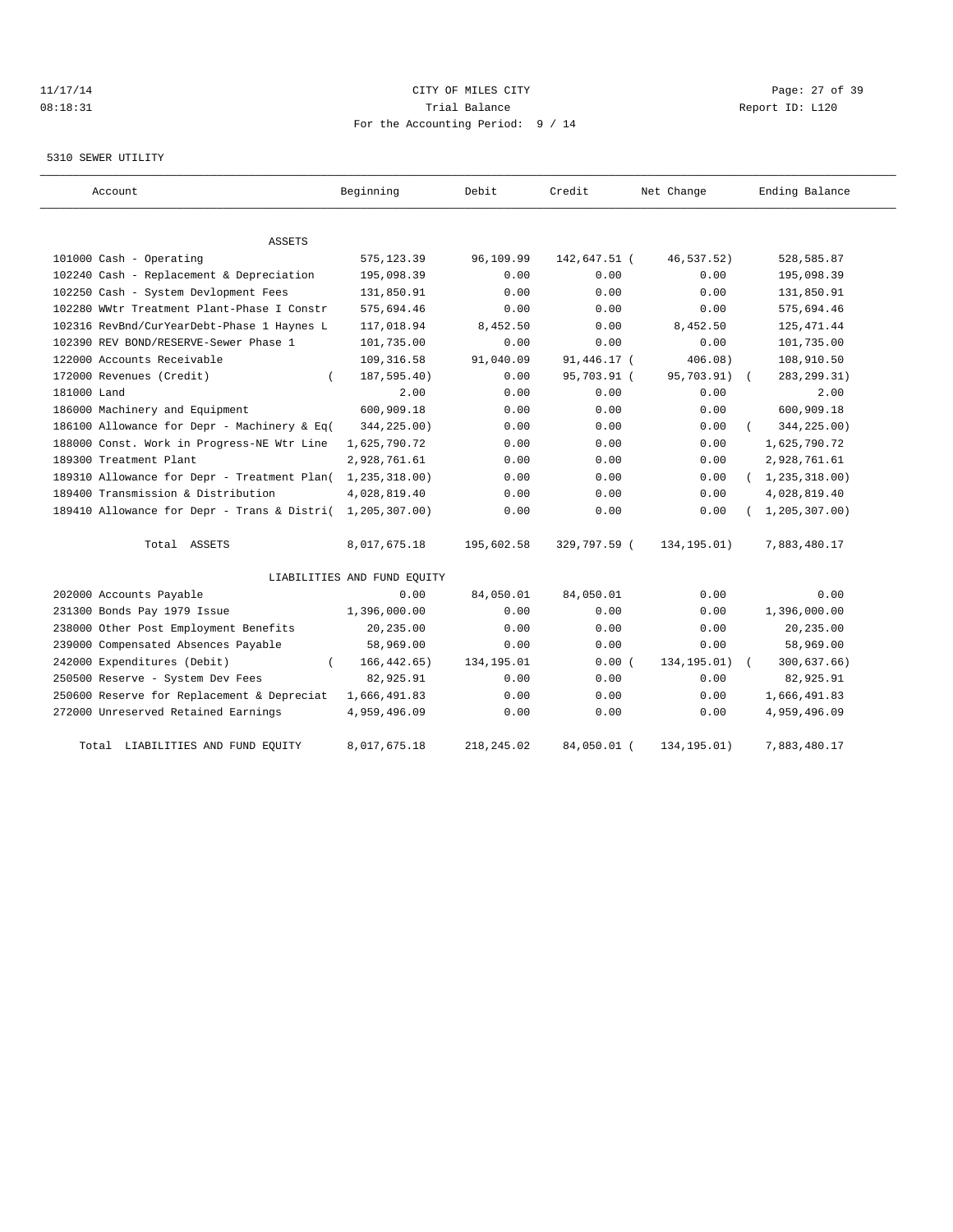# 11/17/14 CITY OF MILES CITY Page: 28 of 39 08:18:31 Trial Balance Report ID: L120 For the Accounting Period: 9 / 14

5510 AMBULANCE FUND

| Account                                     | Beginning                   | Debit      | Credit       | Net Change      | Ending Balance      |
|---------------------------------------------|-----------------------------|------------|--------------|-----------------|---------------------|
| <b>ASSETS</b>                               |                             |            |              |                 |                     |
| 101000 Cash - Operating                     | 341, 123.97)                | 71,139.49  | 47,652.25    | 23, 487. 24     | 317,636.73)         |
| 113211 Taxes Receivable - Real 2011         | 19.68                       | 0.00       | 0.00         | 0.00            | 19.68               |
| 113212 Taxes Receivable- Real 2012          | 0.52                        | 0.00       | $0.02$ (     | 0.02)           | 0.50                |
| 113213 Tax Receivables Real-2013            | 113.30                      | 0.00       | $24.45$ (    | 24.45)          | 88.85               |
| 115208 Taxes Receivable - Personal 2008     | 0.12                        | 0.00       | 0.00         | 0.00            | 0.12                |
| 115212 Taxes Receivable Personal 2012       | 0.02                        | 0.00       | 0.00         | 0.00            | 0.02                |
| 115214 Taxes Receivable Personal 2014       | 17.91                       | 0.00       | 0.35(        | 0.35)           | 17.56               |
| 116000 Protested Taxes Receivable - Reals ( | 5.97)                       | 0.00       | 0.00         | 0.00            | 5.97)<br>$\sqrt{2}$ |
| 122000 Accounts Receivable                  | 279, 348.69                 | 90,169.71  | 122,074.94 ( | 31,905.23)      | 247, 443.46         |
| 122100 Acct Receivable                      | 177, 105.67)                | 0.00       | 0.00         | 0.00            | 177, 105.67)        |
| 172000 Revenues (Credit)                    | 190,075.08)                 | 119.89     | 83,819.37 (  | 83,699.48)      | 273, 774.56)        |
| 186000 Machinery and Equipment              | 372,186.93                  | 0.00       | 0.00         | 0.00            | 372,186.93          |
| 186100 Allowance for Depr - Machinery & Eq( | 211, 306.00)                | 0.00       | 0.00         | 0.00            | 211, 306.00)        |
| Total ASSETS                                | 267,929.52)                 | 161,429.09 | 253,571.38 ( | $92, 142, 29$ ( | 360,071.81)         |
|                                             | LIABILITIES AND FUND EQUITY |            |              |                 |                     |
| 202000 Accounts Payable                     | 0.00                        | 14,989.05  | 14,989.05    | 0.00            | 0.00                |
| 223100 Deferred Revenue - Real Prop Taxes ( | 73.30)                      | 24.47      | 0.00(        | 24.47)          | 97.77)              |
| 223200 Deferred Revenue - Pers Prop Taxes ( | 3.32)                       | 0.35       | 0.00(        | 0.35)           | 3.67)               |
| 235000 CONTRACTS/NOTES/LOANS PAYABLE        | 65, 314.26                  | 0.00       | 0.00         | 0.00            | 65, 314.26          |
| 238000 Other Post Employment Benefits       | 16,024.00                   | 0.00       | 0.00         | 0.00            | 16,024.00           |
| 239000 Compensated Absences Payable         | 27,037.00                   | 0.00       | 0.00         | 0.00            | 27,037.00           |
| 242000 Expenditures (Debit)                 | 151,503.44)<br>$\epsilon$   | 97,157.07  | $5,039.60$ ( | 92, 117. 47)    | 243,620.91)         |
| 272000 Unreserved Retained Earnings         | 224,724.72)                 | 0.00       | 0.00         | 0.00            | 224,724.72)         |
| Total LIABILITIES AND FUND EQUITY           | 267,929.52)                 | 112,170.94 | 20,028.65 (  | 92, 142. 29)    | 360,071.81)         |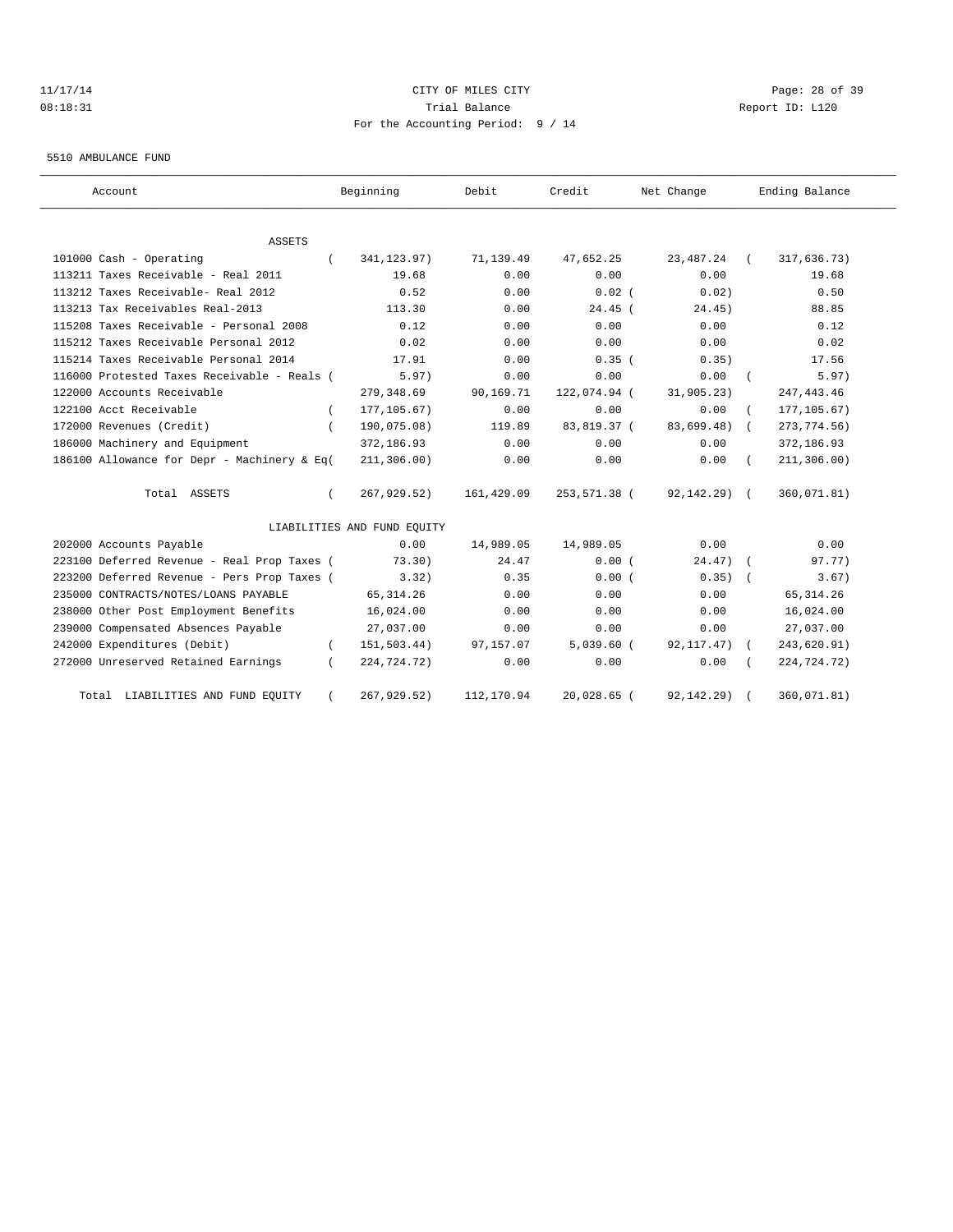## 11/17/14 Page: 29 of 39 08:18:31 Trial Balance Report ID: L120 For the Accounting Period: 9 / 14

5610 AIRPORT OPERATING

| Account                                                 | Beginning                   | Debit      | Credit         | Net Change  | Ending Balance      |
|---------------------------------------------------------|-----------------------------|------------|----------------|-------------|---------------------|
| <b>ASSETS</b>                                           |                             |            |                |             |                     |
| 101000 Cash - Operating<br>$\left($                     | 74,788.79)                  | 142,696.22 | 70,732.10      | 71,964.12   | 2,824.67)           |
| 101100 Cash-FAA Grant/St Loan-2008                      | 6,673.74                    | 0.00       | 0.00           | 0.00        | 6,673.74            |
| 102230 Cash - Surplus/Credit Card Acct                  | 79,306.95                   | 26, 255.19 | 105,462.14 (   | 79,206.95)  | 100.00              |
| 103000 Petty Cash                                       | 100.00                      | 0.00       | 0.00           | 0.00        | 100.00              |
| 113211 Taxes Receivable - Real 2011                     | 11.57                       | 0.00       | 0.00           | 0.00        | 11.57               |
| 113212 Taxes Receivable- Real 2012                      | 0.78                        | 0.00       | $0.03$ (       | 0.03)       | 0.75                |
| 113213 Tax Receivables Real-2013                        | 169.95                      | 0.00       | $36.68$ (      | 36.68)      | 133.27              |
| 115208 Taxes Receivable - Personal 2008                 | 0.19                        | 0.00       | 0.00           | 0.00        | 0.19                |
| 115212 Taxes Receivable Personal 2012                   | 0.01                        | 0.00       | 0.00           | 0.00        | 0.01                |
| 115213 Taxes Receivable Personal 2013<br>$\overline{ }$ | 0.02)                       | 0.00       | 0.00           | 0.00        | 0.02)<br>$\left($   |
| 115214 Taxes Receivable Personal 2014                   | 26.86                       | 0.00       | 0.53(          | 0.53)       | 26.33               |
| 116000 Protested Taxes Receivable - Reals (             | 18.13)                      | 0.00       | 0.00           | 0.00        | 18.13)              |
| 132000 Due From Government (Short Term)                 | 34,425.00                   | 0.00       | 0.00           | 0.00        | 34,425.00           |
| 141000 Prepaid Expense                                  | 4,500.00                    | 0.00       | 0.00           | 0.00        | 4,500.00            |
| 172000 Revenues (Credit)<br>$\left($                    | 168, 442.85)                | 1,132.35   | 63,489.27 (    | 62, 356.92) | 230,799.77)         |
| 181000 Land                                             | 19,983.00                   | 0.00       | 0.00           | 0.00        | 19,983.00           |
| 182000 Buildings                                        | 677,537.00                  | 0.00       | 0.00           | 0.00        | 677,537.00          |
| 182100 Allowance for Depr - Buildings (Cre(             | 337,537.00)                 | 0.00       | 0.00           | 0.00        | 337,537.00)         |
| 184000 Improvements Other Than Buildings                | 8,543,759.48                | 0.00       | 0.00           | 0.00        | 8,543,759.48        |
| 184100 Allowance for Depr - Imp Other Than(             | 2, 207, 093.00              | 0.00       | 0.00           | 0.00        | 2, 207, 093.00      |
| 186000 Machinery and Equipment                          | 836, 463.59                 | 0.00       | 0.00           | 0.00        | 836, 463.59         |
| 186100 Allowance for Depr - Machinery & Eq(             | 313,582.00)                 | 0.00       | 0.00           | 0.00        | 313,582.00)         |
| 188000 Const. Work in Progress-NE Wtr Line              | 27,005.00                   | 0.00       | 0.00           | 0.00        | 27,005.00           |
| Total ASSETS                                            | 7,128,501.33                | 170,083.76 | 239,720.75 (   | 69,636.99)  | 7,058,864.34        |
|                                                         | LIABILITIES AND FUND EQUITY |            |                |             |                     |
| 202000 Accounts Payable                                 | 38,250.00                   | 61,113.05  | 61, 113.05     | 0.00        | 38,250.00           |
| 223100 Deferred Revenue - Real Prop Taxes (             | 109.93)                     | 36.71      | 0.00(          | 36.71)      | 146.64)             |
| 223200 Deferred Revenue - Pers Prop Taxes (             | 4.98)                       | 0.53       | 0.00(          | 0.53)       | 5.51)<br>$\sqrt{ }$ |
| 235150 LTrm Pay/MT Aeronautics                          | 19,684.00                   | 0.00       | 0.00           | 0.00        | 19,684.00           |
| 238000 Other Post Employment Benefits                   | 7,870.00                    | 0.00       | 0.00           | 0.00        | 7,870.00            |
| 239000 Compensated Absences Payable                     | 3,693.00                    | 0.00       | 0.00           | 0.00        | 3,693.00            |
| 242000 Expenditures (Debit)<br>$\left($                 | 177,890.10)                 | 69,599.75  | 0.00(          | 69,599.75)  | 247, 489.85)        |
| 250600 Reserve for Replacement & Depreciat              | 18,913.67                   | 0.00       | 0.00           | 0.00        | 18,913.67           |
| 272000 Unreserved Retained Earnings                     | 7,218,095.67                | 0.00       | 0.00           | 0.00        | 7,218,095.67        |
| LIABILITIES AND FUND EOUITY<br>Total                    | 7,128,501.33                | 130,750.04 | $61, 113.05$ ( | 69,636,99)  | 7,058,864.34        |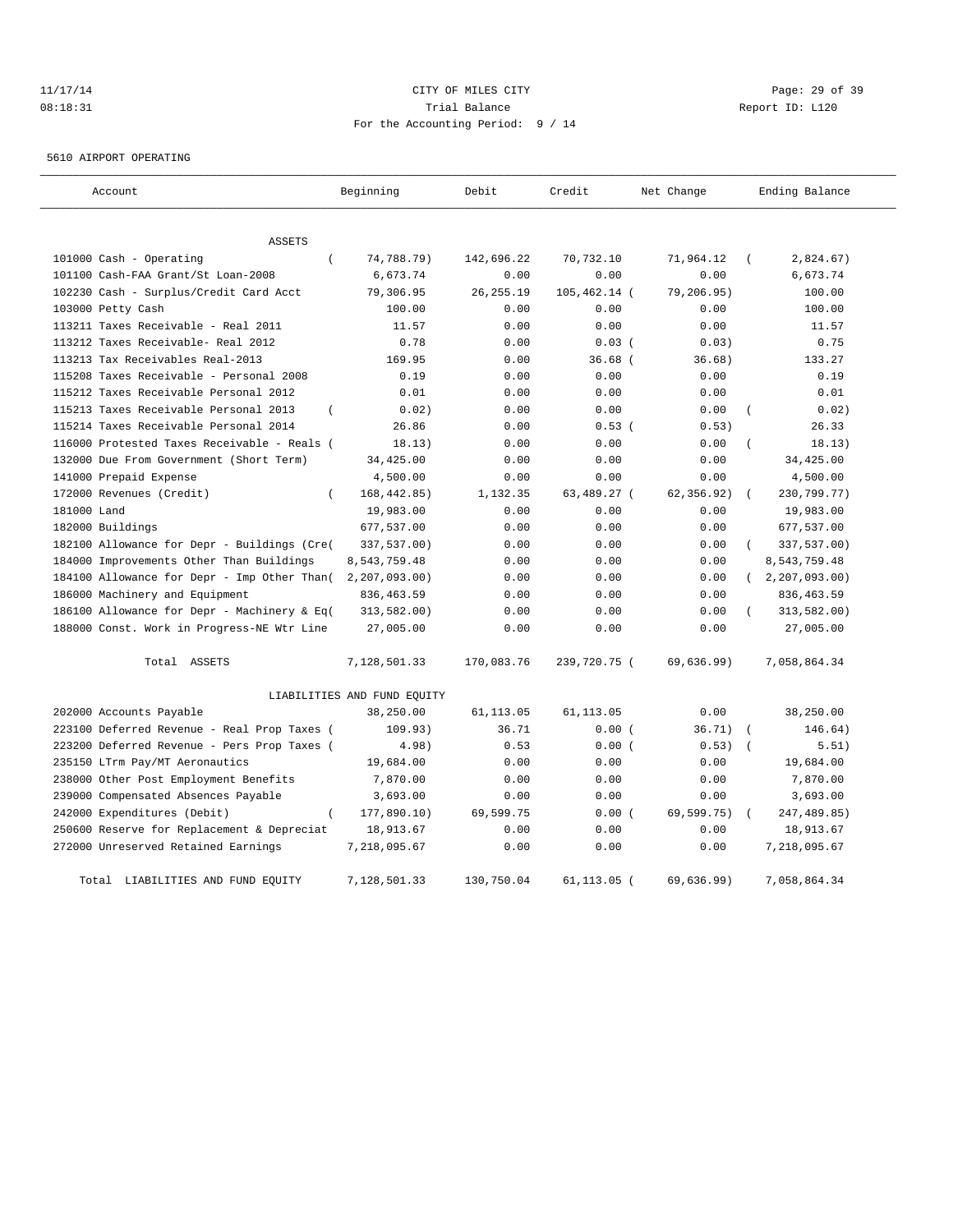# 11/17/14 Page: 30 of 39 08:18:31 Trial Balance Report ID: L120 For the Accounting Period: 9 / 14

#### 6040 PUBLIC WORKS

| Account                              | Beginning                   | Debit     | Credit      | Net Change    | Ending Balance |
|--------------------------------------|-----------------------------|-----------|-------------|---------------|----------------|
|                                      |                             |           |             |               |                |
|                                      |                             |           |             |               |                |
| ASSETS                               |                             |           |             |               |                |
| 101000 Cash - Operating              | 102,081.09                  | 37,984.18 | 11,329.76   | 26,654.42     | 128,735.51     |
| 172000 Revenues (Credit)             | 0.00                        | 0.00      | 37,984.18 ( | 37,984.18) (  | 37,984.18)     |
|                                      |                             |           |             |               |                |
| Total ASSETS                         | 102,081.09                  | 37,984.18 | 49,313.94 ( | 11,329.76)    | 90,751.33      |
|                                      |                             |           |             |               |                |
|                                      | LIABILITIES AND FUND EQUITY |           |             |               |                |
| 202000 Accounts Payable              | 0.00                        | 1,096.99  | 1,096.99    | 0.00          | 0.00           |
| 239000 Compensated Absences Payable  | 13,041.00                   | 0.00      | 0.00        | 0.00          | 13,041.00      |
| 242000 Expenditures (Debit)          | 24,062.14)                  | 11,329.76 | 0.00(       | $11,329.76$ ( | 35, 391.90)    |
| 271000 Unreserved Fund Balance       | 16,366.78                   | 0.00      | 0.00        | 0.00          | 16,366.78      |
| 272000 Unreserved Retained Earnings  | 96,735.45                   | 0.00      | 0.00        | 0.00          | 96,735.45      |
|                                      |                             |           |             |               |                |
| LIABILITIES AND FUND EQUITY<br>Total | 102,081.09                  | 12,426.75 | 1,096.99 (  | 11,329.76)    | 90,751.33      |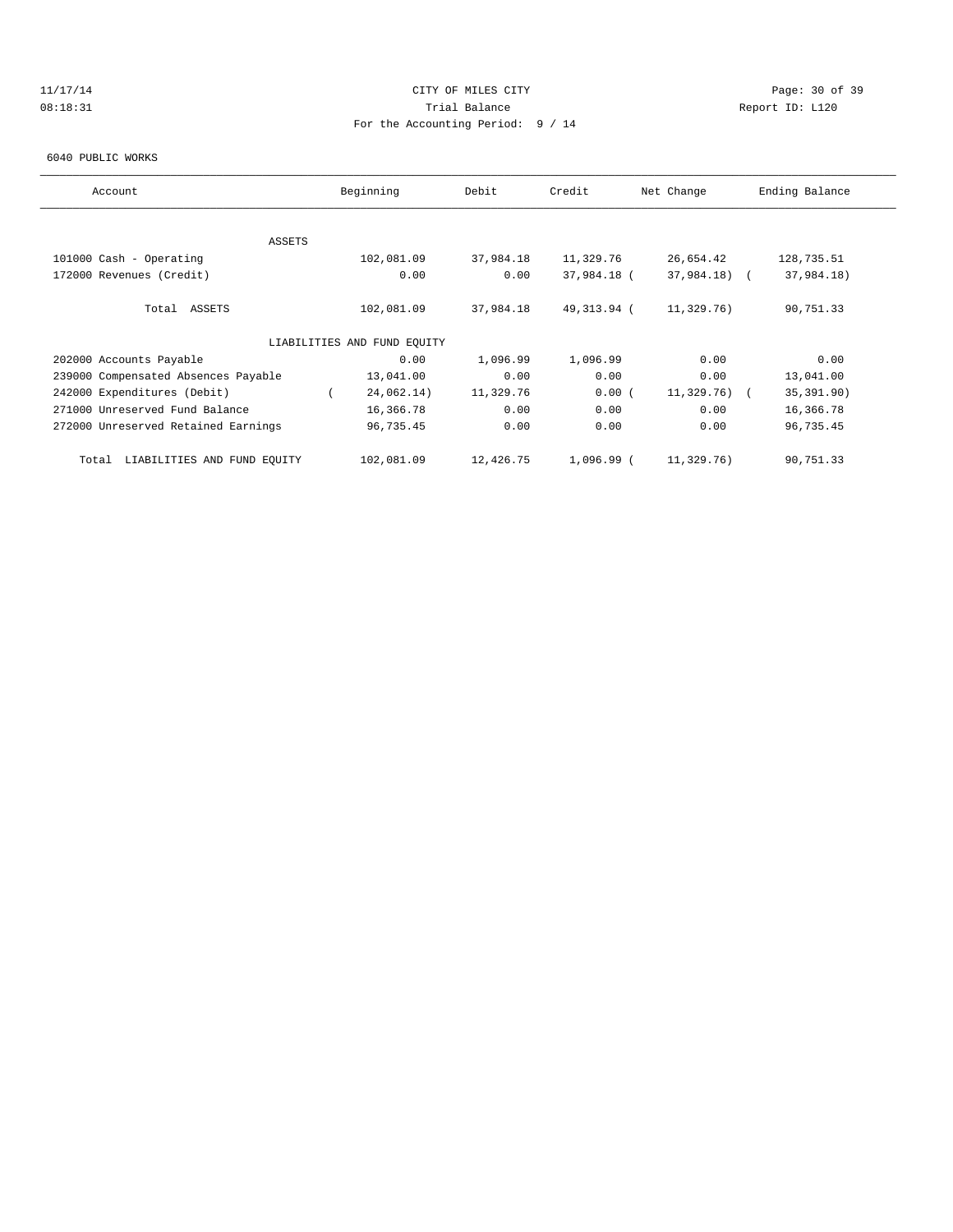## 11/17/14 Page: 31 of 39 08:18:31 Trial Balance Report ID: L120 For the Accounting Period: 9 / 14

# 7370 TBID

| Account                              | Beginning                   | Debit     | Credit        | Net Change | Ending Balance |
|--------------------------------------|-----------------------------|-----------|---------------|------------|----------------|
|                                      |                             |           |               |            |                |
| ASSETS                               |                             |           |               |            |                |
| 101000 Cash - Operating              | 18,560.00                   | 1,569.00  | 18,560.00 (   | 16,991.00) | 1,569.00       |
| ASSETS<br>Total                      | 18,560.00                   | 1,569.00  | 18,560.00 (   | 16,991.00) | 1,569.00       |
|                                      | LIABILITIES AND FUND EOUITY |           |               |            |                |
| 202000 Accounts Payable              | 0.00                        | 18,560.00 | 18,560.00     | 0.00       | 0.00           |
| 212500 Due to Others                 | 18,560.00                   | 18,560.00 | $1,569.00$ (  | 16,991.00) | 1,569.00       |
| LIABILITIES AND FUND EQUITY<br>Total | 18,560.00                   | 37,120.00 | $20.129.00$ ( | 16,991.00) | 1,569.00       |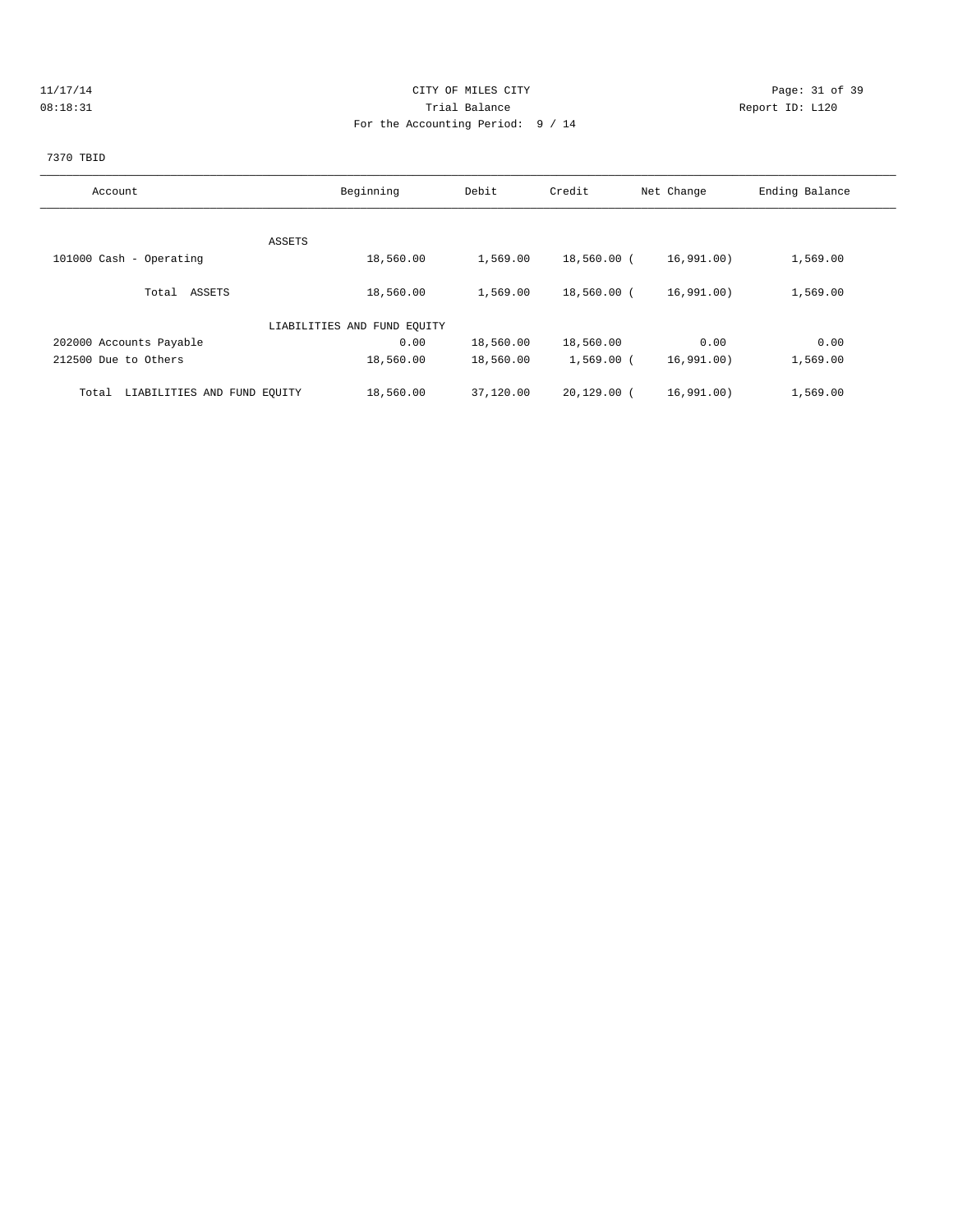| 11/17/14 | CITY OF MILES CITY                | Page: $32o$     |  |
|----------|-----------------------------------|-----------------|--|
| 08:18:31 | Trial Balance                     | Report ID: L120 |  |
|          | For the Accounting Period: 9 / 14 |                 |  |

Page: 32 of 39

### 7467 Law Enforcement Academy Surcharge

| Account                                   | Beginning                   | Debit    | Credit       | Net Change | Ending Balance |
|-------------------------------------------|-----------------------------|----------|--------------|------------|----------------|
|                                           |                             |          |              |            |                |
| ASSETS                                    |                             |          |              |            |                |
| 101000 Cash - Operating                   | 715.85                      | 743.50   | 1,459.35 (   | 715.85)    | 0.00           |
|                                           |                             |          |              |            |                |
| Total ASSETS                              | 715.85                      | 743.50   | $1,459.35$ ( | 715.85)    | 0.00           |
|                                           | LIABILITIES AND FUND EQUITY |          |              |            |                |
| 202000 Accounts Payable                   | 0.00                        | 1,459.35 | 1,459.35     | 0.00       | 0.00           |
| 212200 Due to Federal, Soc Sec & Medicare | 715.85                      | 1,459.35 | 743.50 (     | 715.85)    | 0.00           |
|                                           |                             |          |              |            |                |
| LIABILITIES AND FUND EOUITY<br>Total      | 715.85                      | 2,918.70 | $2,202.85$ ( | 715.85)    | 0.00           |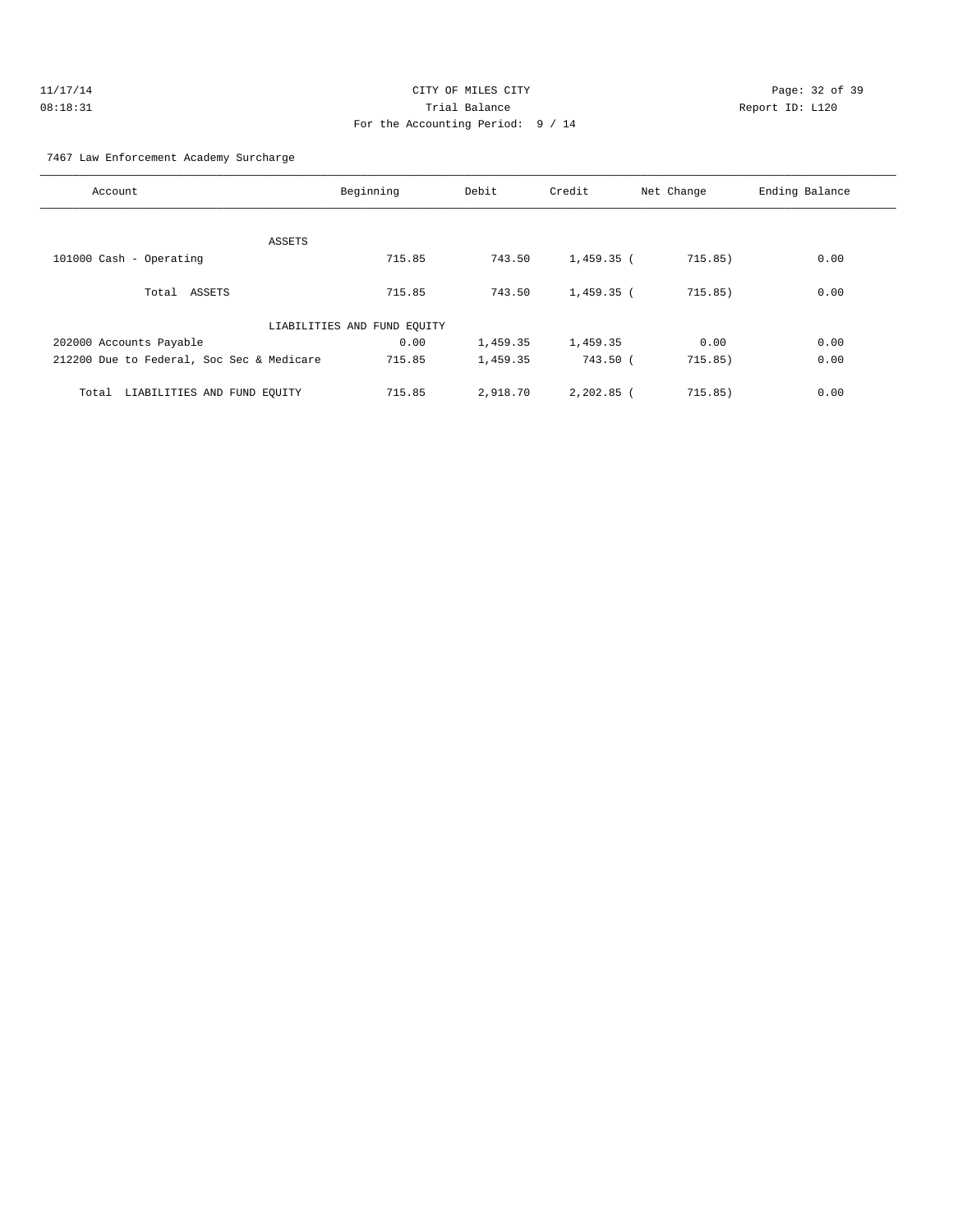| 11/17/14 | CITY OF MILES CITY                | Page: 33 of 39  |
|----------|-----------------------------------|-----------------|
| 08:18:31 | Trial Balance                     | Report ID: L120 |
|          | For the Accounting Period: 9 / 14 |                 |

### 7471 CIVIL LEGAL ASSIST/VICTIM DOM VIOLENCE PROG

| Account                              | Beginning                   | Debit    | Credit       | Net Change | Ending Balance |
|--------------------------------------|-----------------------------|----------|--------------|------------|----------------|
|                                      |                             |          |              |            |                |
| ASSETS<br>101000 Cash - Operating    | 1,010.00                    | 1,557.50 | $2,567.50$ ( | 1,010.00)  | 0.00           |
| Total ASSETS                         | 1,010.00                    | 1,557.50 | 2,567.50 (   | 1,010.00)  | 0.00           |
|                                      | LIABILITIES AND FUND EOUITY |          |              |            |                |
| 202000 Accounts Payable              | 0.00                        | 2,567.50 | 2,567.50     | 0.00       | 0.00           |
| 212500 Due to Others                 | 1,010.00                    | 2,567.50 | 1,557.50 (   | 1,010.00)  | 0.00           |
| LIABILITIES AND FUND EQUITY<br>Total | 1,010.00                    | 5,135.00 | $4,125.00$ ( | 1,010,00)  | 0.00           |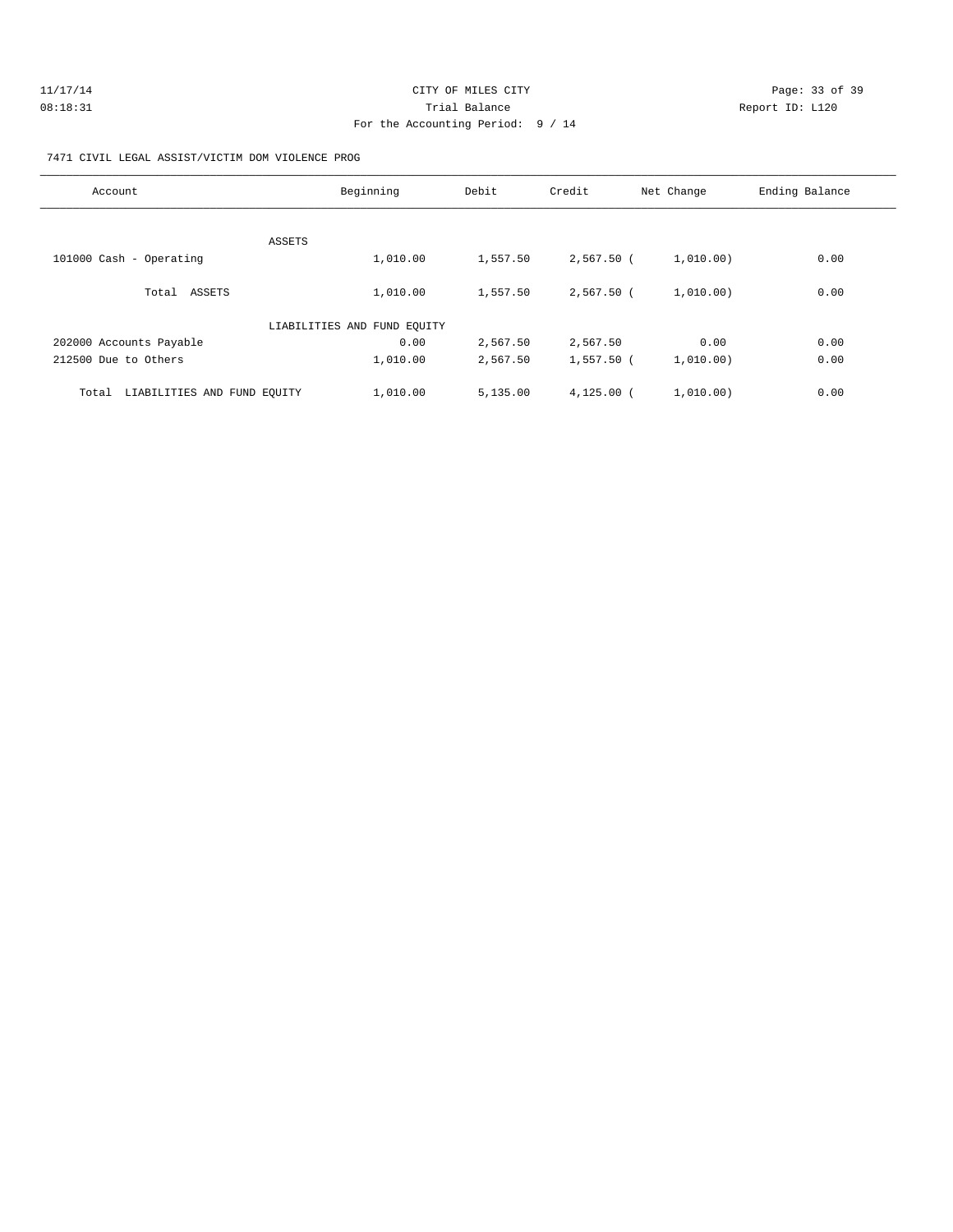## 11/17/14 Page: 34 of 39 08:18:31 Trial Balance Report ID: L120 For the Accounting Period: 9 / 14

#### 7910 PAYROLL FUND

| Account                                   | Beginning                   | Debit       | Credit      | Net Change  | Ending Balance |  |
|-------------------------------------------|-----------------------------|-------------|-------------|-------------|----------------|--|
|                                           |                             |             |             |             |                |  |
| <b>ASSETS</b>                             |                             |             |             |             |                |  |
| 101000 Cash - Operating                   | 121, 404. 31 452, 611. 19   |             | 449,157.34  | 3,453.85    | 124,858.16     |  |
| Total ASSETS                              | 121,404.31                  | 452,611.19  | 449,157.34  | 3,453.85    | 124,858.16     |  |
|                                           | LIABILITIES AND FUND EQUITY |             |             |             |                |  |
| 201000 Warrants Payable                   | 87,189.06                   | 107,744.41  | 145,413.51  | 37,669.10   | 124,858.16     |  |
| 212200 Due to Federal, Soc Sec & Medicare | 0.00                        | 66,047.66   | 66,047.66   | 0.00        | 0.00           |  |
| 212202 Due to State Unemployment          | 3,273.63                    | 4,767.95    | 1,494.32 (  | 3, 273, 63) | 0.00           |  |
| 212203 Due to Worker's Compensation       | 30,941.62                   | 44,848.10   | 13,906.48 ( | 30,941.62)  | 0.00           |  |
| 212204 Due to State Income Tax            | 0.00                        | 14,496.00   | 14,496.00   | 0.00        | 0.00           |  |
| 212205 due to MPORS-GABA                  | 0.00                        | 14,698.51   | 14,698.51   | 0.00        | 0.00           |  |
| 212207 Due to AFLAC, AFLAC PRETAX         | 0.00                        | 340.31      | 340.31      | 0.00        | 0.00           |  |
| 212208 Due to Health Ins, Dental, Vision  | 0.00                        | 54,652.00   | 54,652.00   | 0.00        | 0.00           |  |
| 212209 Due to PERS Retirement             | 0.00                        | 32,023.27   | 32,023.27   | 0.00        | 0.00           |  |
| 212210 Due to FURS-GABA Retirement        | 0.00                        | 11,499.78   | 11,499.78   | 0.00        | 0.00           |  |
| Total LIABILITIES AND FUND EQUITY         | 121,404.31                  | 351, 117.99 | 354,571.84  | 3,453.85    | 124,858.16     |  |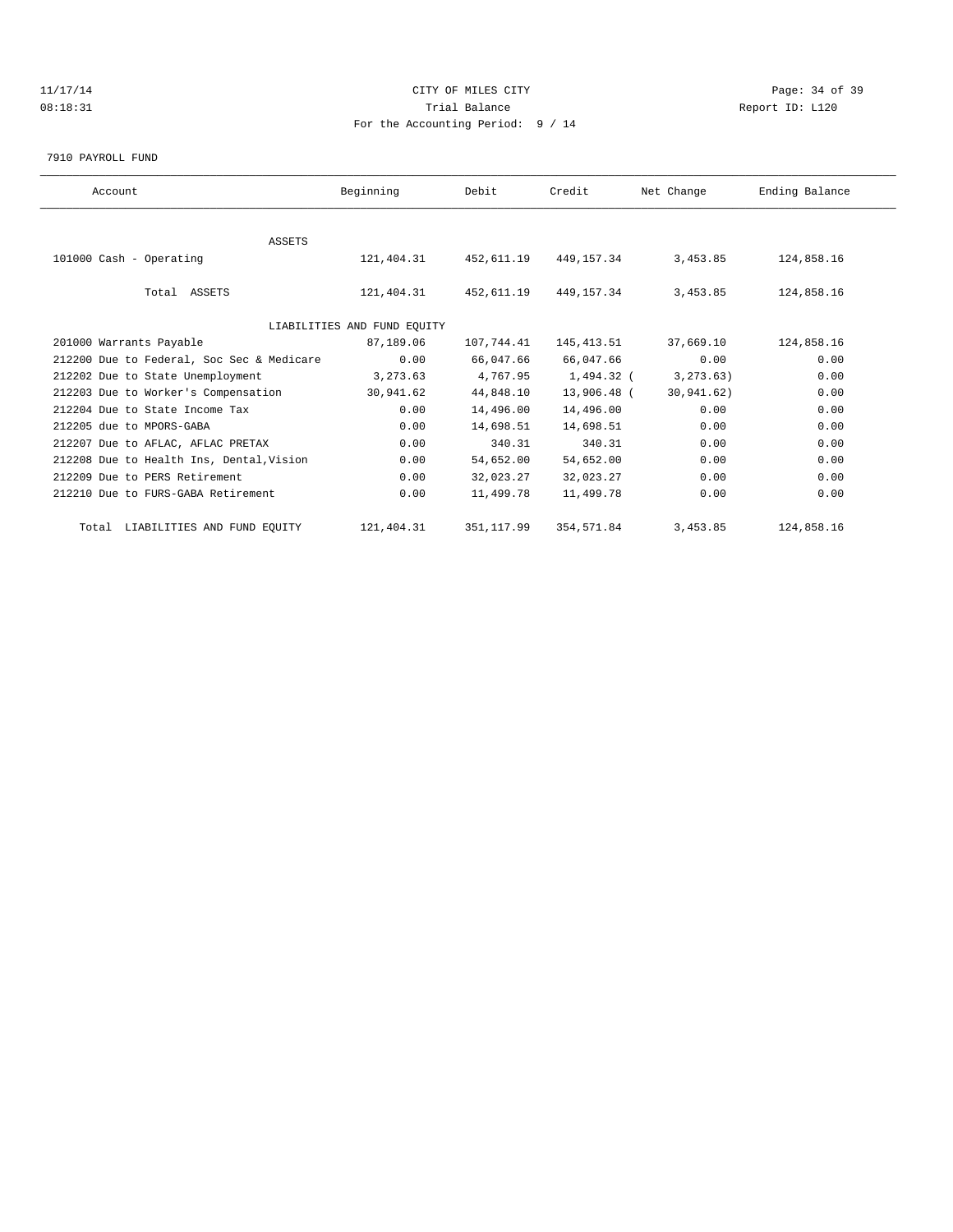| 11/17/14 | CITY OF MILES CITY                | Page: 35 of 39  |
|----------|-----------------------------------|-----------------|
| 08:18:31 | Trial Balance                     | Report ID: L120 |
|          | For the Accounting Period: 9 / 14 |                 |
|          |                                   |                 |

#### 7930 CLAIMS FUND

| Account                              | Beginning                   | Debit      | Credit     | Net Change | Ending Balance |
|--------------------------------------|-----------------------------|------------|------------|------------|----------------|
|                                      |                             |            |            |            |                |
| ASSETS                               |                             |            |            |            |                |
| 101000 Cash - Operating              | 245,099.78                  | 416,449.46 | 241,890.67 | 174,558.79 | 419,658.57     |
| ASSETS<br>Total                      | 245,099.78                  | 416,449.46 | 241,890.67 | 174,558.79 | 419,658.57     |
|                                      | LIABILITIES AND FUND EQUITY |            |            |            |                |
| 201000 Warrants Payable              | 245,099.78                  | 241,890.67 | 416,449.46 | 174,558.79 | 419,658.57     |
| LIABILITIES AND FUND EOUITY<br>Total | 245,099.78                  | 241,890.67 | 416,449.46 | 174,558.79 | 419,658.57     |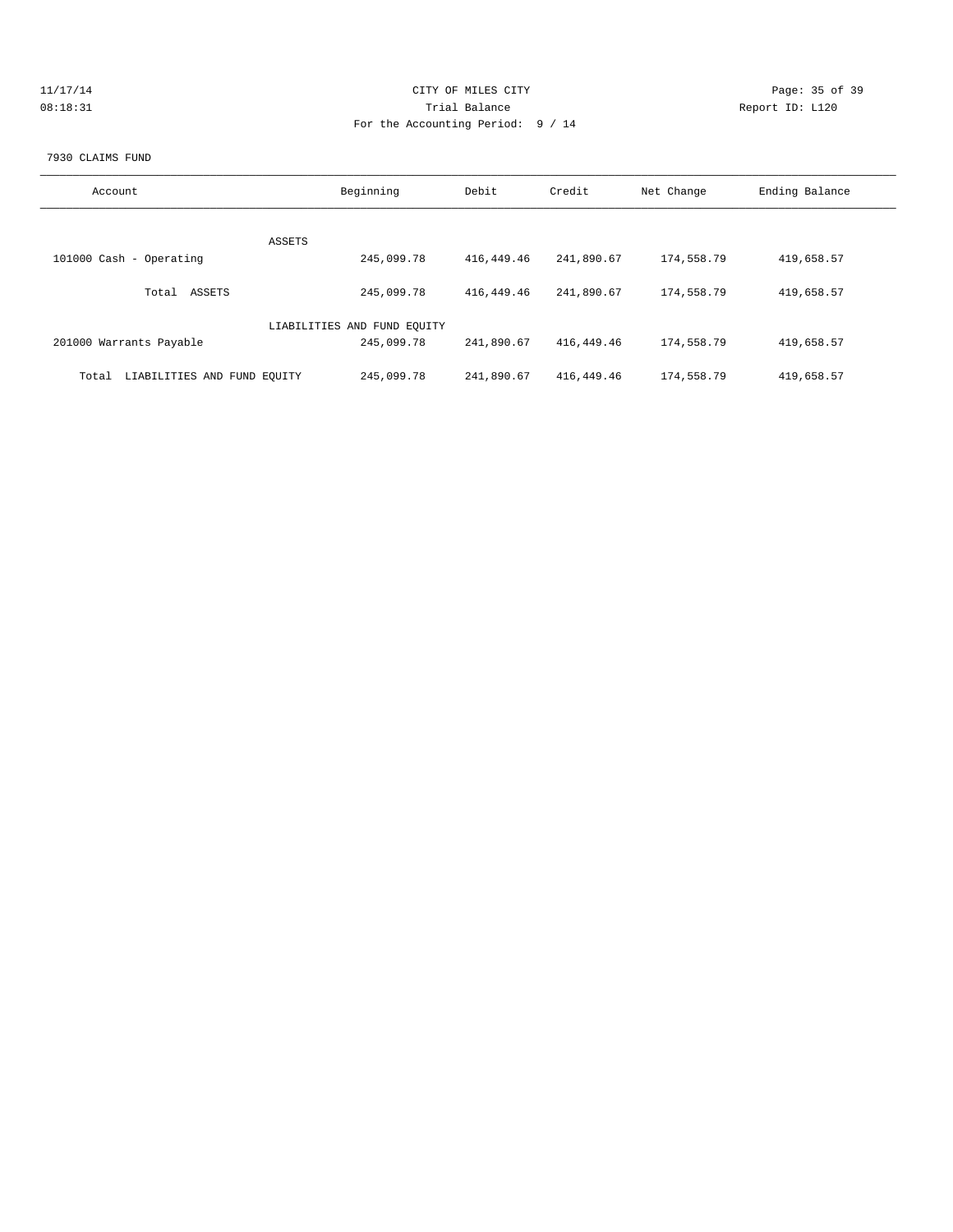#### 7980 CUSTER CO WATER & SEWER DISTRICT

| Account                                 | Beginning                   | Debit     | Credit      | Net Change | Ending Balance |
|-----------------------------------------|-----------------------------|-----------|-------------|------------|----------------|
|                                         |                             |           |             |            |                |
| ASSETS                                  |                             |           |             |            |                |
| 101000 Cash - Operating                 | 0.00                        | 11,535.23 | 11,535.23   | 0.00       | 0.00           |
| 122000 Accounts Receivable              | 13, 148. 12                 | 11,516.43 | 11,535.23 ( | 18.80)     | 13, 129. 32    |
| Total ASSETS                            | 13, 148. 12                 | 23,051.66 | 23,070.46 ( | 18.80)     | 13,129.32      |
|                                         | LIABILITIES AND FUND EQUITY |           |             |            |                |
| 202000 Accounts Payable                 | 0.00                        | 11,535.23 | 11,535.23   | 0.00       | 0.00           |
| 211020 Due to Custer Water & Sewer Dist | 13, 148. 12                 | 11,535.23 | 11,516.43 ( | 18.80)     | 13,129.32      |
| LIABILITIES AND FUND EQUITY<br>Total    | 13,148.12                   | 23,070.46 | 23,051.66 ( | 18.80)     | 13, 129. 32    |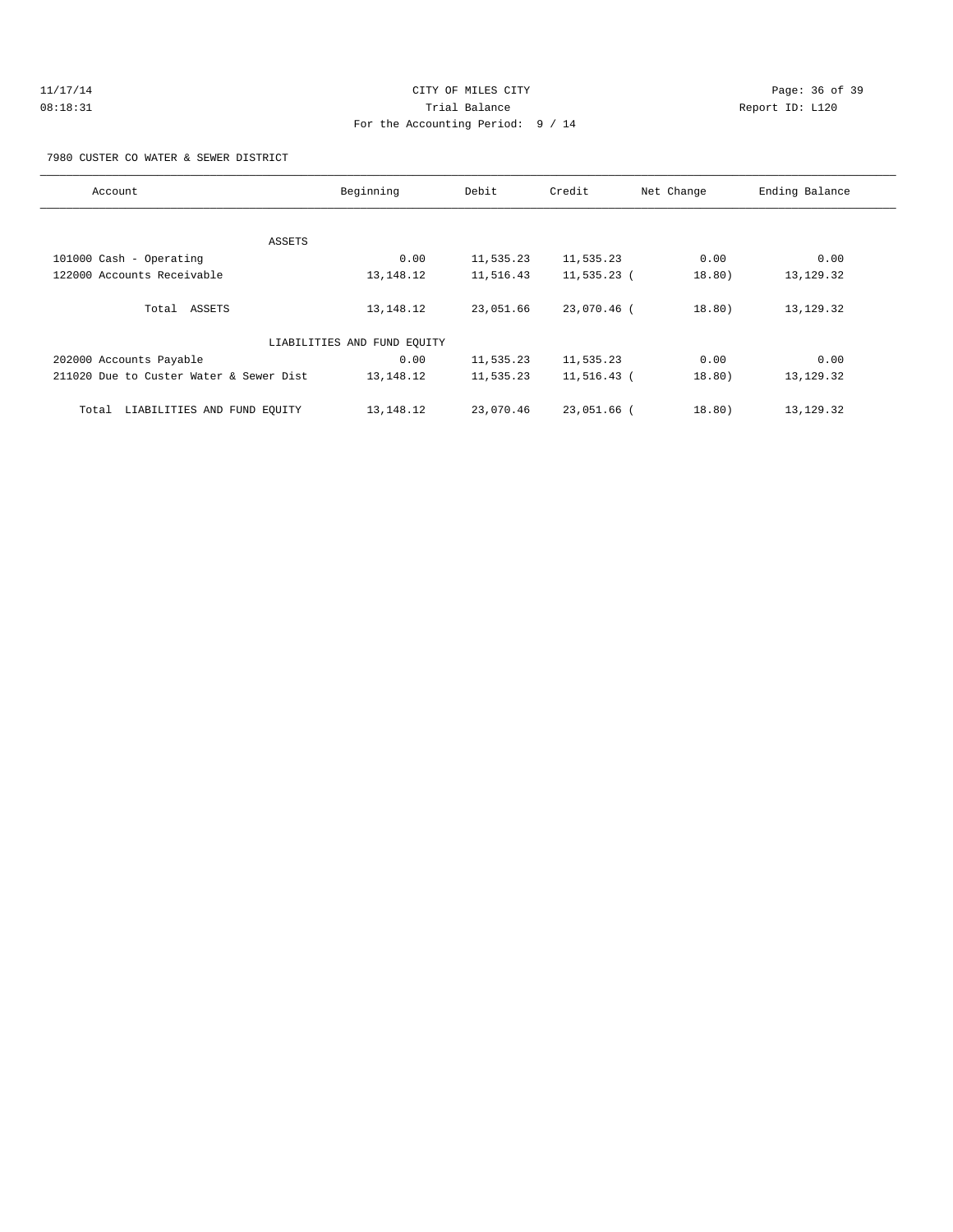| 11/17/14 | CITY OF MILES CITY                | Page: 37 of 39  |
|----------|-----------------------------------|-----------------|
| 08:18:31 | Trial Balance                     | Report ID: L120 |
|          | For the Accounting Period: 9 / 14 |                 |

7981 Interest Clearing

| Account                              | Beginning                   | Debit  | Credit | Net Change | Ending Balance |
|--------------------------------------|-----------------------------|--------|--------|------------|----------------|
| ASSETS                               |                             |        |        |            |                |
| 101000 Cash - Operating              | 0.00                        | 948.73 | 0.00   | 948.73     | 948.73         |
| Total<br>ASSETS                      | 0.00                        | 948.73 | 0.00   | 948.73     | 948.73         |
|                                      | LIABILITIES AND FUND EQUITY |        |        |            |                |
| 212500 Due to Others                 | 0.00                        | 0.00   | 948.73 | 948.73     | 948.73         |
| LIABILITIES AND FUND EQUITY<br>Total | 0.00                        | 0.00   | 948.73 | 948.73     | 948.73         |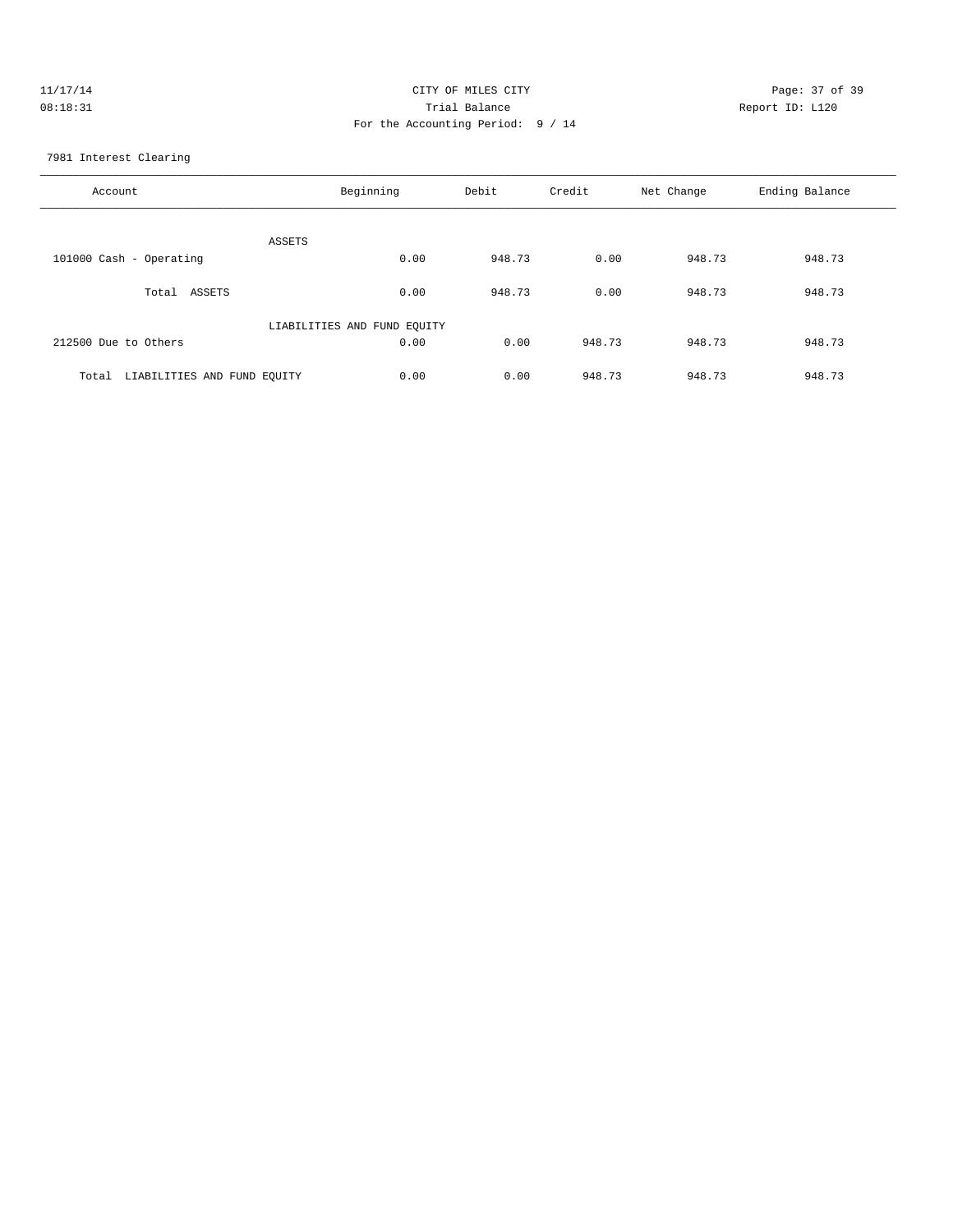# 11/17/14 Page: 38 of 39 08:18:31 Trial Balance Report ID: L120 For the Accounting Period: 9 / 14

9000 GENERAL FIXED ASSETS GROUP OF ACCOUNTS FUND

| Account                                                    | Beginning                   | Debit | Credit | Net Change | Ending Balance  |
|------------------------------------------------------------|-----------------------------|-------|--------|------------|-----------------|
|                                                            |                             |       |        |            |                 |
| <b>ASSETS</b>                                              |                             |       |        |            |                 |
| 181000 Land                                                | 526,599.00                  | 0.00  | 0.00   | 0.00       | 526,599.00      |
| 182000 Buildings                                           | 1,986,836.00                | 0.00  | 0.00   | 0.00       | 1,986,836.00    |
| 182100 Allowance for Depr - Buildings (Cre(                | 684,991.00)                 | 0.00  | 0.00   | 0.00       | 684,991.00)     |
| 186000 Machinery and Equipment                             | 3,038,732.00                | 0.00  | 0.00   | 0.00       | 3,038,732.00    |
| 186100 Allowance for Depr - Machinery & Eq(                | 1,463,750.00)               | 0.00  | 0.00   | 0.00       | 1,463,750.00    |
| 187000 Infrastructure                                      | 33,670,108.00               | 0.00  | 0.00   | 0.00       | 33,670,108.00   |
| 187100 Allowance For Depreciation - Infras( 16,321,771.00) |                             | 0.00  | 0.00   | 0.00       | 16,321,771.00   |
| Total ASSETS                                               | 20,751,763.00               | 0.00  | 0.00   | 0.00       | 20, 751, 763.00 |
|                                                            | LIABILITIES AND FUND EOUITY |       |        |            |                 |
| 280000 INVESTMENT IN GENERAL FIXED ASSETS                  | 20,751,763.00               | 0.00  | 0.00   | 0.00       | 20, 751, 763.00 |
| LIABILITIES AND FUND EQUITY<br>Total                       | 20,751,763.00               | 0.00  | 0.00   | 0.00       | 20, 751, 763.00 |